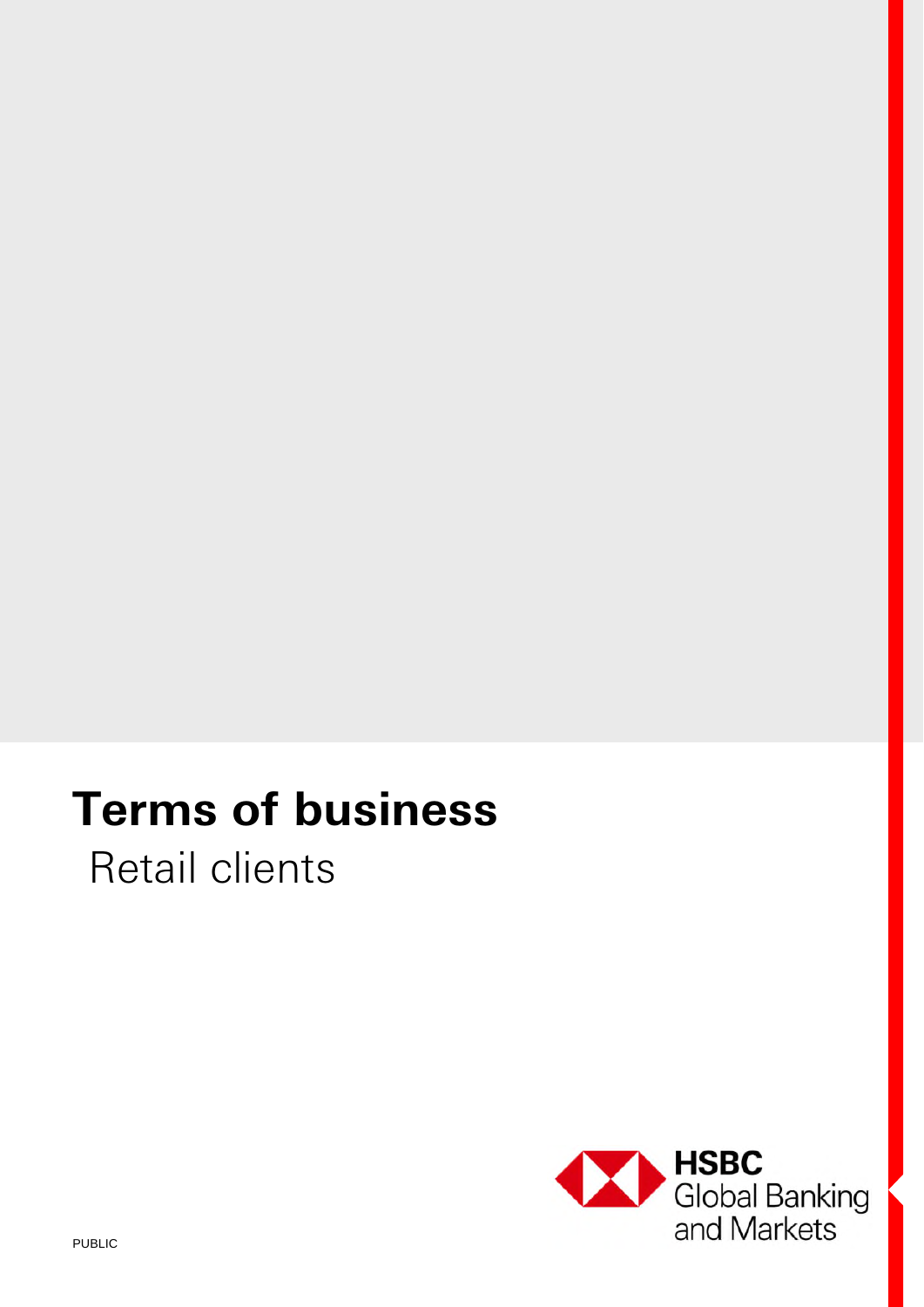# **Contents**

| 2. |                                                                                       |  |  |
|----|---------------------------------------------------------------------------------------|--|--|
| 3. | Consent 3: Communication of the key information document for certain transactions 255 |  |  |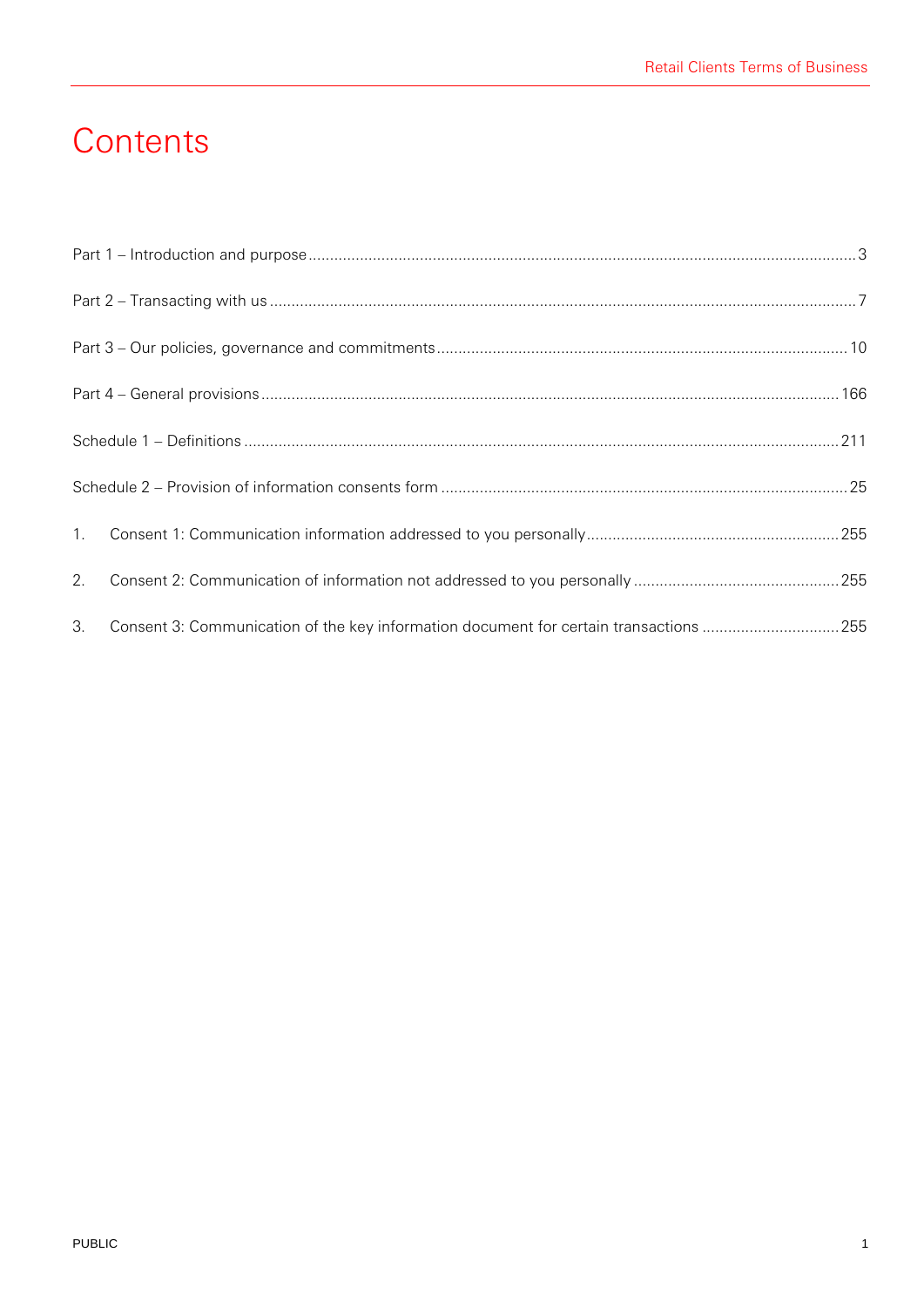# **HSBC BANK PLC RETAIL CLIENTS TERMS OF BUSINESS FOR GLOBAL MARKETS SERVICES**

No part of this publication may be reproduced, stored in a retrieval system or transmitted in any form or by any means, electronic, mechanical, photocopying, and recording or otherwise without the written permission of HSBC Bank plc. Where HSBC Bank plc has provided these terms of business to you electronically, you have permission to store these terms of business in a retrieval system in your capacity as a customer or prospective customer.

Copyright HSBC Bank plc April 2021. All rights reserved

**These Terms of Business for Global Markets Services are important and you should read them carefully to ensure you understand them fully (we recommend taking legal advice, if necessary) and retain a copy for your records, as these Terms of Business for Global Markets Services will constitute a legally binding contract between HSBC Bank plc and you.**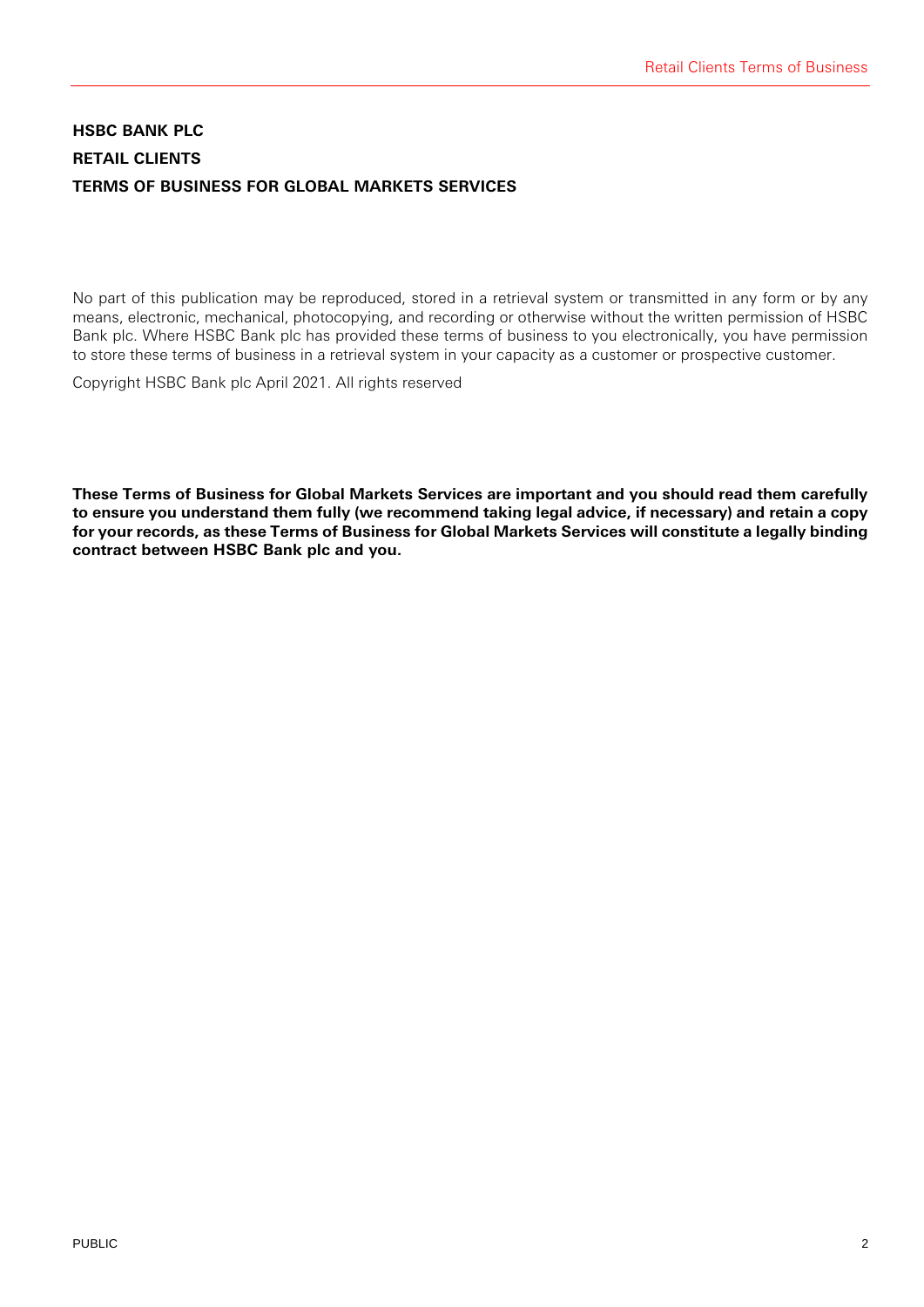# Part 1 – Introduction and purpose

# 1. Introduction

- 1.1 These Terms of Business for Global Markets Services, together with any schedules, supplemental terms, accompanying documents and each confirmation recording the details of any transaction under it (together, as amended from time to time, the "**Terms**"), set out the terms and conditions of your relationship with the Global Markets business of HSBC Bank plc in relation to the Services (as further described in Clause 2).
- 1.2 Where you wish to use our electronic services, separate electronic service terms will be provided to you. The provision of such electronic services will be subject to these Terms as supplemented by such electronic service terms.
- 1.3 We may provide our services in relation to products which are not regulated by the Financial Conduct Authority (the "**FCA**") and/or the Prudential Regulation Authority (the "**PRA**").
- 1.4 These Terms have been prepared on the basis that you are a Retail Client.
- 1.5 For the purposes of these Terms:
	- 1.5.1 "**we**", "**us**" or "**HSBC**" means HSBC Bank plc, acting through its Global Markets business,
	- 1.5.2 "**you**" means the person or persons entering into these Terms in their capacity as clients of HSBC, and
	- 1.5.3 "**Party**" means a party to these Terms.

### 2. The Services that we will provide to you under these Terms

- 2.1 Our Services for Retail Clients:
	- 2.1.1 Subject to these Terms and the limitations set out under Clause 2.2, HSBC may provide the following services to you in accordance with Applicable Law:
		- (i) buying or selling or otherwise dealing with you or arranging for you, as applicable, in relation  $t_0$ :
			- (a) Products, and
			- (b) FX Transactions, and
		- (ii) such other services as may be agreed between you and HSBC from time to time,

(together, the "**Services**").

- 2.1.2 We assess what products and services should be made available to our different client and target market types. We will provide you services where our identified target market for such services includes Retail Clients. This means that there may also be products and services which will not be available to you as a Retail Client.
- 2.1.3 Our provision of research and sale services (and related services) under Clause 2.1.1(ii) may be subject to you entering into an agreement with us for the provision of such services, in particular, where there is a regulatory requirement for HSBC to price and supply research and execution services separately.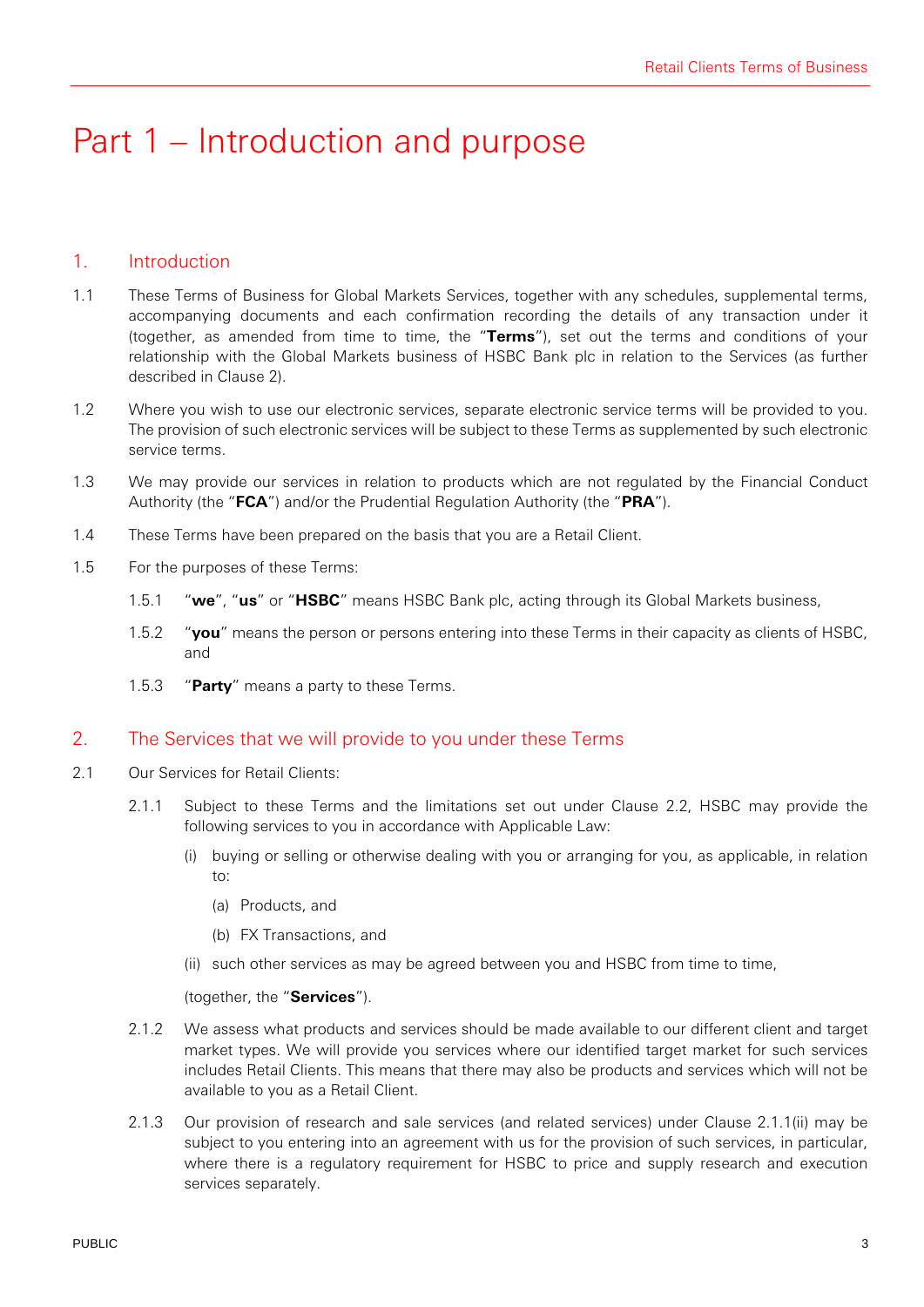- 2.2 Limitations on the scope of our Services:
	- 2.2.1 Our Services do not include investment advice or personal recommendations.
	- 2.2.2 We do not provide any representations as to the suitability of any of our Services.
	- 2.2.3 You are responsible for obtaining any legal, accounting, financial or tax advice you may need in determining whether any Product, FX Transaction or Service is suitable for your needs or the needs of your business.
	- 2.2.4 Any information provided to you in relation to these Terms (including, but not limited to, any market information or research forecasts shared with you in relation to any proposed Order or otherwise) will be for your information only and is not in any way to be relied upon as financial advice as to the suitability of placing an Order or entering into any Product, FX Transaction or Service.
	- 2.2.5 Insofar as is permissible under the FCA rules, HSBC does not owe you any Fiduciary Duty or any similar obligation under these Terms.

#### 2.3 Risk warnings:

- 2.3.1 We will provide you with a notice of risks related to our Products and FX Transactions.
- 2.3.2 This information will be made available at http://www.gbm.hsbc.com/financial-regulation/marketstructure/mifid/policies-disclosures or such other website as notified to you by us. You should read the notice carefully.
- 2.3.3 Where required by Applicable Law, if we offer you a service or product as part of a package or as a condition of the same agreement or package, we will inform you if the risks resulting from the agreement or package are likely to be different from the risks associated with the components when taken separately and we will provide you with an adequate description of the different components of the agreement or package and the way in which its interaction modifies the risks.

#### 3. These Terms

- 3.1 Please return a signed copy of these Terms to us to confirm your acceptance of these Terms. By executing these Terms, you are also agreeing to each transaction you enter into under relevant product terms being subject to these Terms, including, but not limited to, our Best Execution Policy, each as amended or supplemented from time to time.
- 3.2 Notwithstanding Clause 3.1, where you fail to sign the Terms but begin or continue to use or instruct us on any Service or undertake business with us in relation to any transaction or Service, this will be taken as an indication that you have agreed to these Terms on and from the date on which you receive these terms (as determined in accordance with Clause 31). We shall not be bound by any terms of business or other contractual documentation sent by you or on your behalf from time to time unless we expressly agree in writing to be so bound.
- 3.3 If you have any questions about these Terms or about the Services we are offering under these Terms, please contact your usual HSBC representative.
- 3.4 You agree that you will promptly supply us with any information and/or documentation that we may request from time to time to enable us to comply with: (i) any legal and regulatory requirements which may apply to us, including, but not limited to, the requirements under the Money Laundering Regulations 2007 (as amended or supplemented from time to time), or (ii) in the case of industry/market voluntary codes, any such codes with which we choose to comply.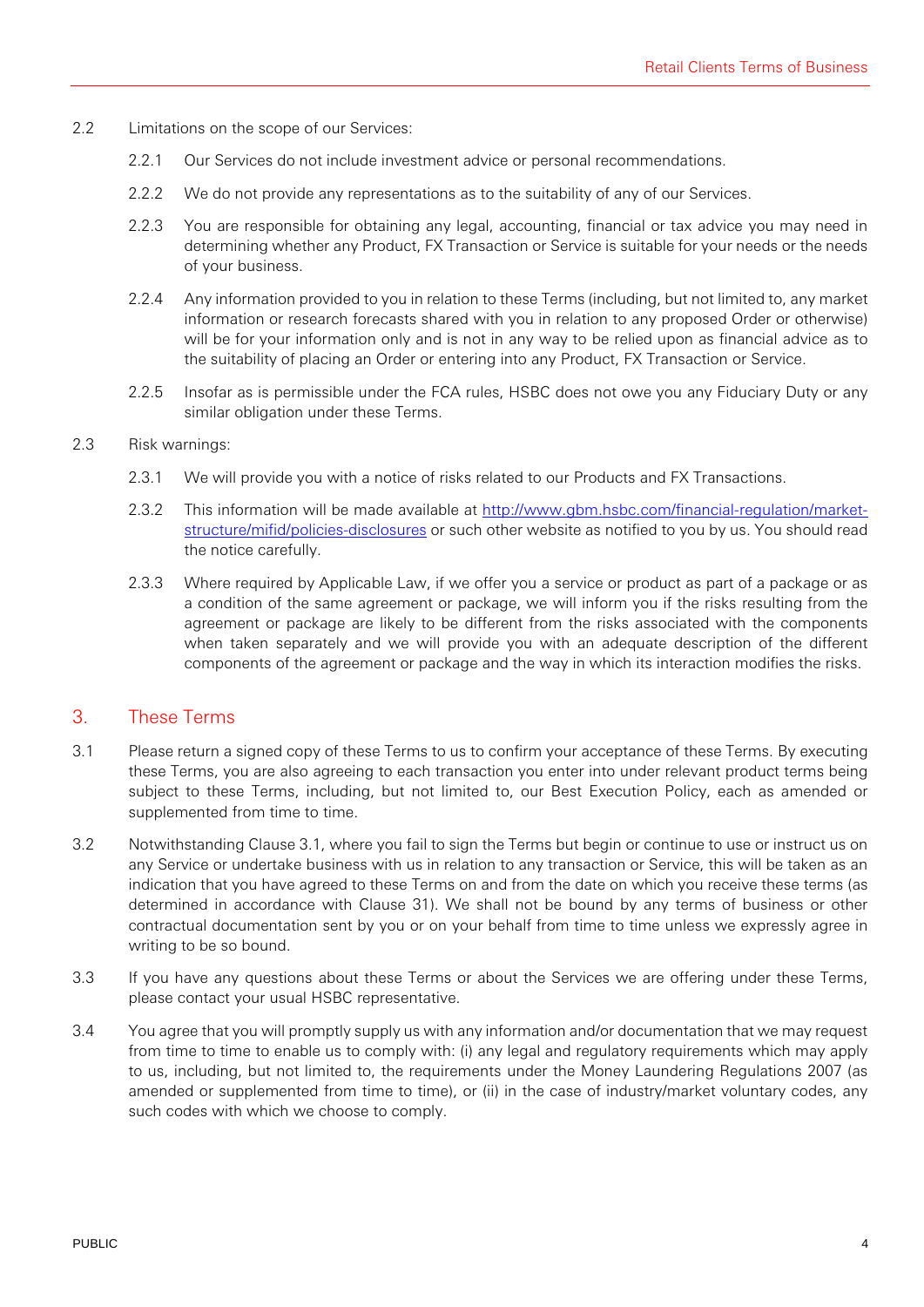### 4. Interpretation, effective date and interaction with other agreements

- 4.1 Words and phrases used within these Terms which hold particular meanings are defined within these Terms and are also listed in Schedule 1.
- 4.2 These Terms supersede the "UK Global Markets Office Retail Client Agreement", and shall take effect from the later of 3 January 2018 and the date on which you sign these Terms (or, if Clause 3.2 applies, the date on which you receive these Terms, which shall, in the absence of evidence to the contrary, be deemed to have taken place in accordance with the provisions of Clause 31 of these Terms).
- 4.3 If there is a conflict between these Terms and any product terms (for example, an International Swaps and Derivatives Association Master Agreement), the terms of the product terms will prevail to the extent that the conflicting term is specific to the relevant product. If there is a conflict between these Terms and any specifically negotiated agreements (for example, a mandate letter), the terms of the specifically negotiated agreement will prevail.
- 4.4 These Terms will govern the Products, FX Transactions and Services provided by the Global Markets business of HSBC Bank plc regardless of any relationship or terms you have with other parts of the HSBC Group.

### 5. Information about us

- 5.1 HSBC Bank plc is a member of the HSBC Group, the ultimate holding company of which is HSBC Holdings plc, and will be trading through Global Markets and any renamed or successor business unit or division within HSBC.
- 5.2 The registered address of HSBC Bank plc is 8 Canada Square, London E14 5HQ, United Kingdom. HSBC Bank plc is registered in England, with company registration number 14259. HSBC Bank plc's email address for communications in relation to these Terms is regulatory.business.support.europe@HSBC.com.
- 5.3 HSBC Bank plc is authorised by the Prudential Regulation Authority and regulated by the Financial Conduct Authority and the Prudential Regulation Authority. HSBC Bank plc appears on the United Kingdom's financial services register with firm reference number 114216.
- 5.4 HSBC Bank plc's VAT identification number is GB 365684514.
- 5.5 The address of the Prudential Regulation Authority is Prudential Regulation Authority, 20 Moorgate, London EC2R 6DA, United Kingdom. The address of the Financial Conduct Authority is Financial Conduct Authority, 12 Endeavour Square, London E20 1JN, United Kingdom.

#### 6. The capacities in which we will act towards one another

- 6.1 HSBC acts as principal and will not act as your agent (that is, it will not act on your behalf).
- 6.2 You warrant that you will act as principal. As a result, we, in our dealings with you, will assume that the transactions that we enter into with you are for you and no one else.
- 6.3 Sanctions and anti-bribery
	- 6.3.1 You will not directly or indirectly use the proceeds of any transaction concluded with or through us, or lend, contribute or otherwise make available such proceeds to any Person, (i) to fund any activities or business of or with any Person, or in any country or territory, that, at the time of such funding, is, or whose government is, the target of country- or territory-wide Sanctions or (ii) in any other manner that would result in a violation of Sanctions by any Person.
	- 6.3.2 You will not, in connection with any transaction concluded with or through us, violate any applicable anti-bribery laws and regulations, including, but not limited to, the U.S. Foreign Corrupt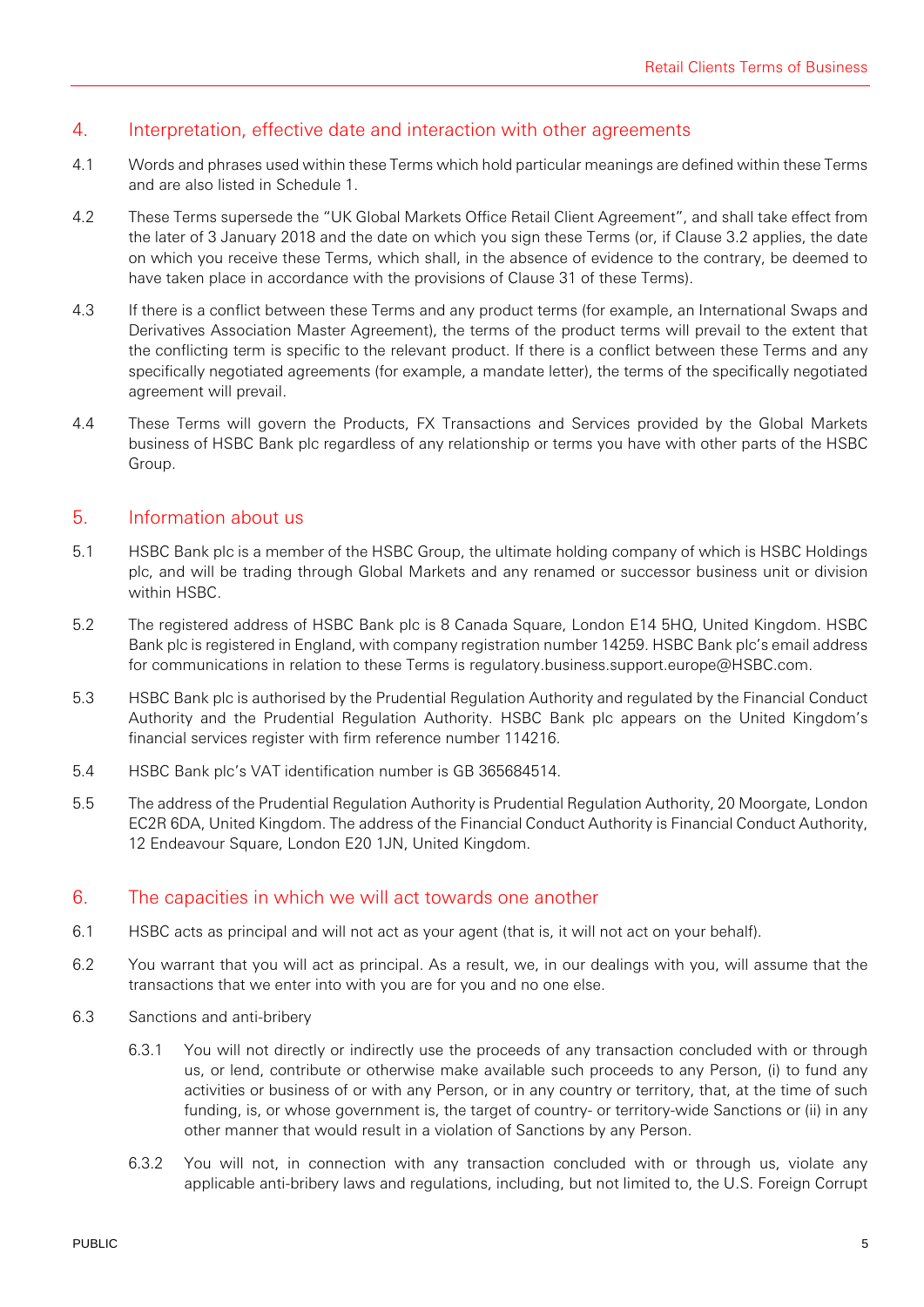Practices Act, the UK Bribery Act (each as may be amended from time to time) and other analogous legislation in other applicable jurisdictions.

6.3.3 We shall have the right to suspend or terminate these Terms and any transaction subject to these Terms on immediate written notice should we become aware of a breach of your obligations under this Clause 6.3.

### 7. Authority

- 7.1 You represent and warrant that you have all necessary authorities and consents to enable you to enter into both these Terms and any transactions pursuant to these Terms.
- 7.2 HSBC may rely on any order, direction or instruction from you or any person who is, or is believed by us in good faith to be, a person designated or authorised by you to give instructions in relation to these Terms (an "**Order**"). HSBC may accept and act without further enquiry upon such instructions and/or Orders. You will be responsible for, and bound by, any Order and any resulting transaction resulting from those instructions and/or Orders.

### 8. Your classification as a Retail Client

- 8.1 Under the rules of the FCA, we are obliged to categorise each of our clients as either a Retail Client, a Professional Client or an Eligible Counterparty and to notify you of your categorisation.
- 8.2 The categorisations afford different levels of protection under the FCA rules, with the retail classification affording the greatest level of protection as compared to the professional client and eligible counterparty categorisations.
- 8.3 You have been classified as a Retail Client under these Terms.

#### 9. Your right to request a different categorisation

- 9.1 You may request in writing to be classified as a Professional Client and HSBC may accept this at its discretion. Where it does so, you will be provided with our "Terms of business - Professional clients and eligible counterparties". In considering your request, HSBC will assess your relevant expertise and experience and whether you meet the requirements prescribed by any Applicable Law.
- 9.2 You are responsible for keeping HSBC informed about any changes that could affect your categorisation.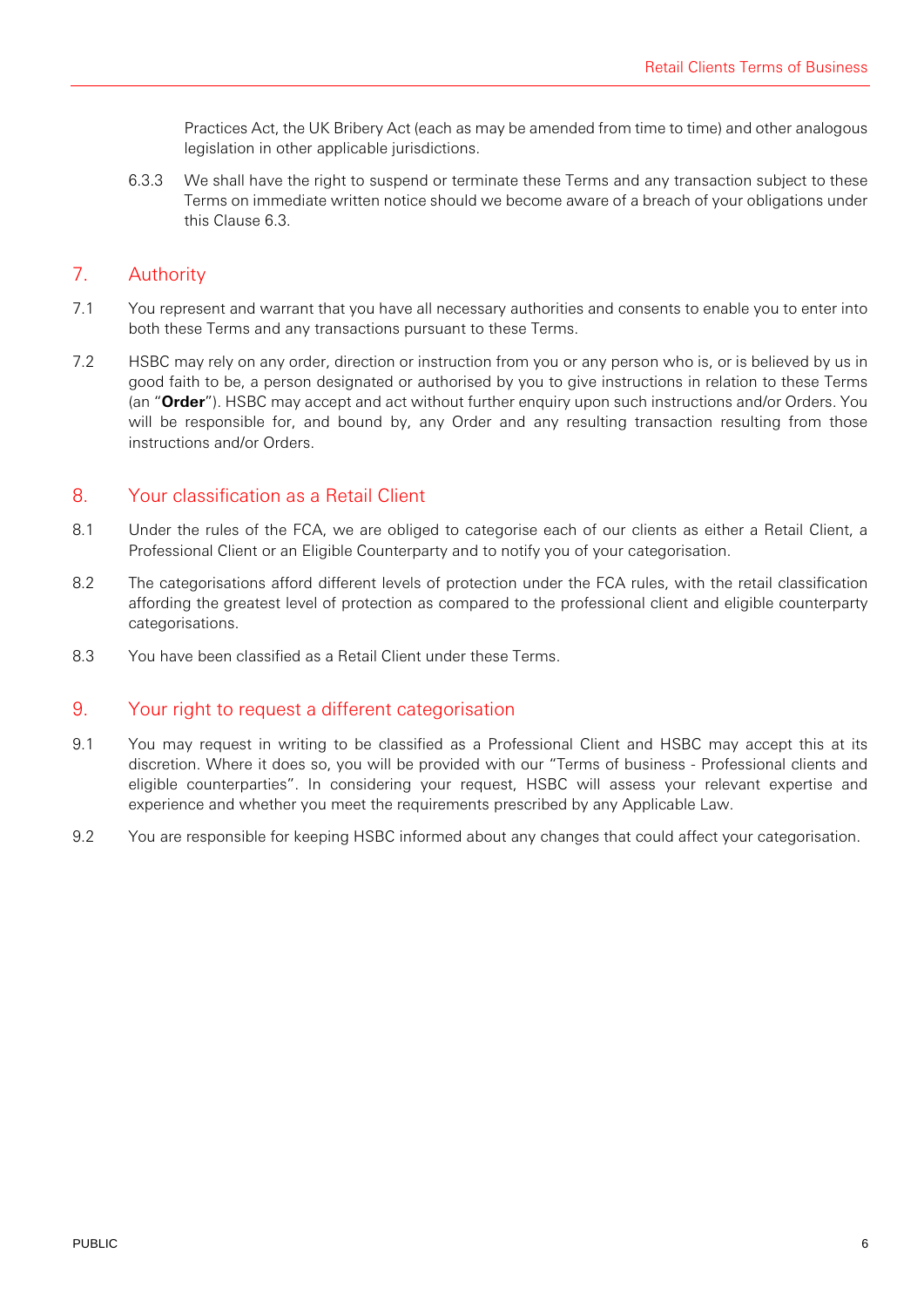# Part 2 – Transacting with us

#### 10. Placing Orders with us

- 10.1 You may place Orders with us by any approved means notified to you by us from time to time for these purposes.
- 10.2 Where you place an Order with us, HSBC will act on instructions before receipt of any written confirmations and its records of communications shall be conclusive evidence of such instructions.
- 10.3 An Order will be legally binding on you and we shall have no responsibility for any error or inaccuracy in such Order. Therefore, before you instruct us to place an Order, you must carefully review the details provided by you and (if applicable) the quote received from us.
- 10.4 Subject to these Terms, you may request that an Order be amended or cancelled and we may, in our absolute discretion, amend or cancel such Order if it has not yet been executed. We do not guarantee that the original Order will not have been executed prior to such request, and any such request to amend or cancel an Order will have no effect on any Order which has already been executed.
- 10.5 Once you have placed an Order with us, that Order will become immediately binding on you. However, you should not assume that we have executed the Order until we have informed you that we have done so.
- 10.6 We shall be under no obligation to execute your Order. For instance, we may not execute your Order in, without limitation, the following instances:
	- 10.6.1 there is a lack of liquidity in the market,
	- 10.6.2 there is market disruption,
	- 10.6.3 Applicable Law, market practice or a rule or regulation would, in our reasonable opinion, prevent us from doing so,
	- 10.6.4 where you have insufficient credit, or
	- 10.6.5 where we are in doubt as to the authenticity of instructions.

Consequently, we shall not be liable to you where we have declined an Order or have been unable to execute an Order.

10.7 Where permitted by Applicable Law, we will not be obliged to provide a quote for a transaction with you (including in relation to the termination of a transaction) and we may decline to provide a quote at any time in our absolute discretion. In particular, we may refuse to quote or enter into transactions on the basis of your credit status and other commercial considerations.

# 11. Appropriateness

- 11.1 When providing Services or Products (but not FX Transactions or Services in respect of FX Transactions) under these Terms, HSBC is under a regulatory obligation to consider whether those services and/or products are appropriate to you. In determining whether a service and/or product is appropriate to you, we will consider, amongst other things, your knowledge and experience in the investment field relevant to the particular service and/or product.
- 11.2 We will ask you for information in order to assess the appropriateness of a Service or Product for you (where required to do so under the FCA rules). If you fail to provide us on request all information regarding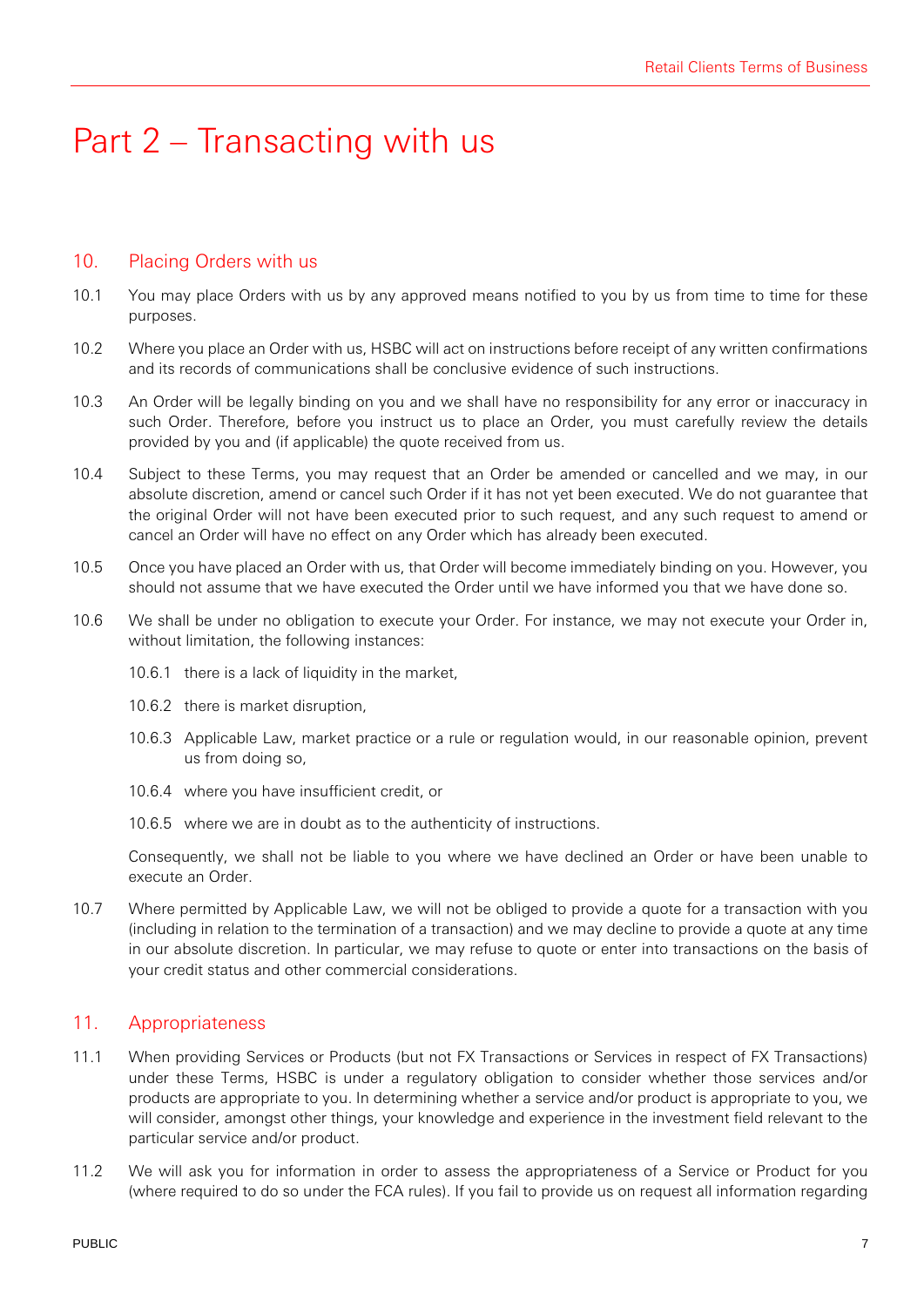your knowledge and experience in the investment field relevant to the product(s) or service(s) offered, we may be unable to determine appropriateness and so may decline to provide you the Service or transact the Product with you. This information may include, where relevant, information on the types of services, transactions and investments with which you are familiar, the nature, volume and frequency of your transactions and the period over which they have been carried out, and the level of your education, profession or former profession. For the purposes of this Clause 11, "**you**" and "**your**" mean the person or persons acting as the decision-maker to enter into transactions (on behalf of the person who has entered into these Terms).

- 11.3 You undertake to notify HSBC immediately if any of the information provided under Clause 11.2 changes in any respect.
- 11.4 Where the FCA rules permit, we will not consider the appropriateness of a Product or Service to you in relation to Non-complex Investments.

# 12. Settlement

- 12.1 Accounts shall be due for settlement and/or delivery on the date shown on the confirmation. It is your responsibility to ensure that money due to HSBC is paid and/or that documents are delivered to HSBC in good order by the due date for settlement.
- 12.2 If you make any payment under these Terms which is subject to any deduction or withholding whatsoever, you shall pay to HSBC such additional amount as is necessary to ensure that the amount actually received by HSBC will equal the full amount HSBC would have received had no such deduction or withholding been made. Any payment made by HSBC under these Terms which is subject to any deduction or withholding whatsoever will be made by HSBC less such deduction or withholding.
- 12.3 In placing an Order and entering into a transaction, you will be deemed to have authorised us to credit or debit any amounts owed to you or owed by you (as applicable) on the agreed payment date (the "**Settlement Date**") to or from the bank account(s) provided by you in accordance with your standard settlement instructions or direct debit authority (as applicable and each as amended or supplemented from time to time), even if this results in such account being overdrawn or any credit limit applicable to you being exceeded.
- 12.4 We shall be entitled to charge interest in respect of such amounts due and owing by you from the Settlement Date until the date such funds are made available by you (at such rate of interest as we may notify you of from time to time acting in good faith and in a commercially reasonable manner).
- 12.5 In the event of any settlement delay (that is, you do not pay amounts owing to us under Clauses 12 and/or 18), HSBC retains the right, if it considers it reasonable to do so, to close out the whole or part of the outstanding position.
- 12.6 Settlement of transactions that participate in CREST (such as electronic form shares and bonds) will generally be effected through the CREST system (being a securities settlement system operated by CRESTCo Limited) ("**CREST**").
- 12.7 Where you instruct HSBC to effect settlement by accepting the transfer of relevant Products to HSBC's nominated CREST account, you accept that payment obligations upon settlement will be dealt with through a settlement bank and that the creation of a settlement bank payment obligation will, to the extent of such obligation, discharge payment due from HSBC, or any other relevant entity.

#### 13. Confirmations

13.1 Following execution of each transaction carried out pursuant to these Terms, we will provide the key details of the transaction. Unless provided to you by a third party, we may also subsequently provide you with more detailed information regarding such transactions. The way in which we provide you with information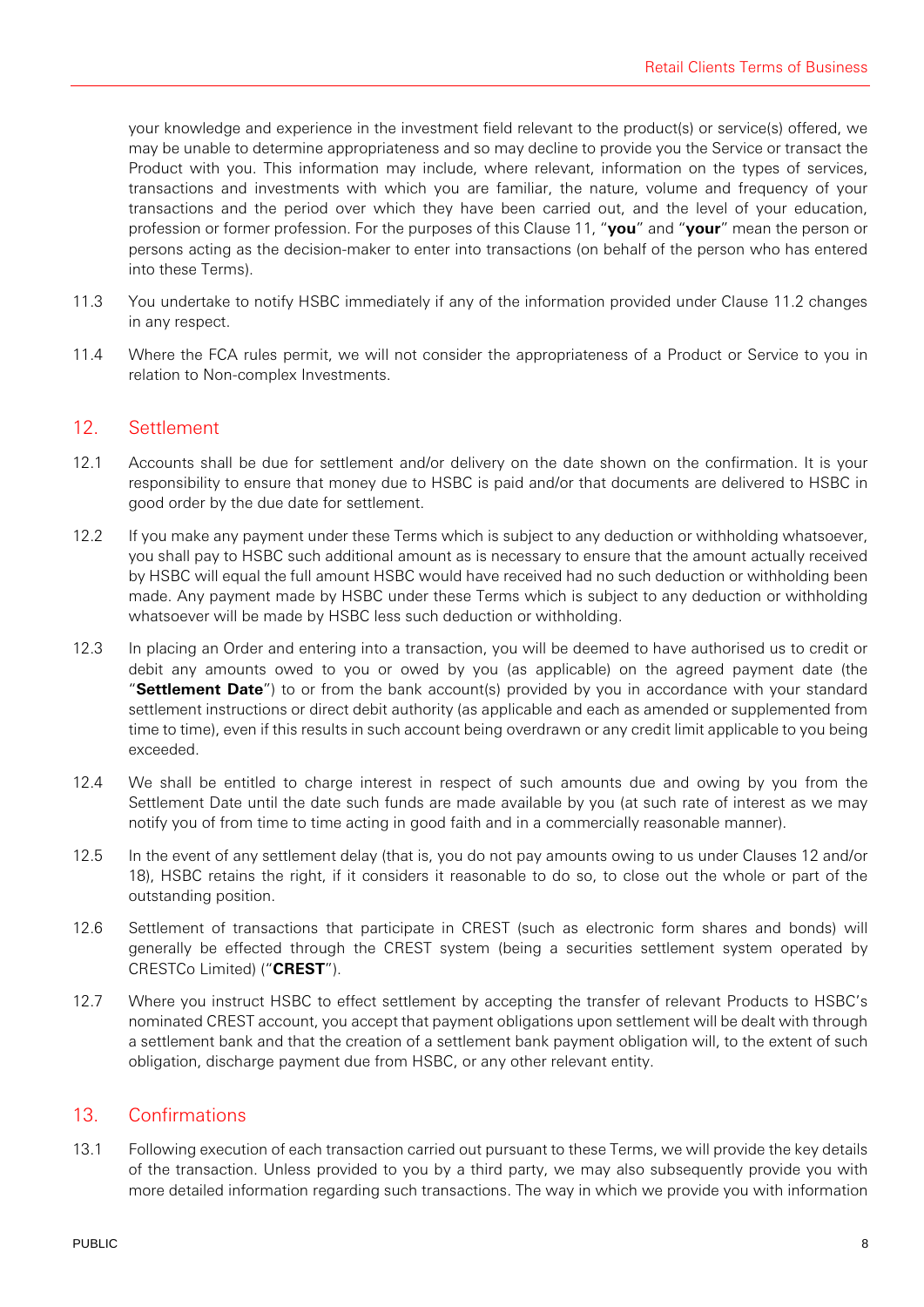will depend on the type of transaction and the way in which it was transacted and we may agree or otherwise notify you in advance of how such information will be provided. On your request, we will supply information about the status of your transaction.

13.2 Any question, matter or dispute in relation to the terms of a transaction must be raised by you orally or in writing forthwith upon receipt by you of the information provided in respect of that transaction, failing which, in the absence of manifest error, such information shall be conclusive and binding on you.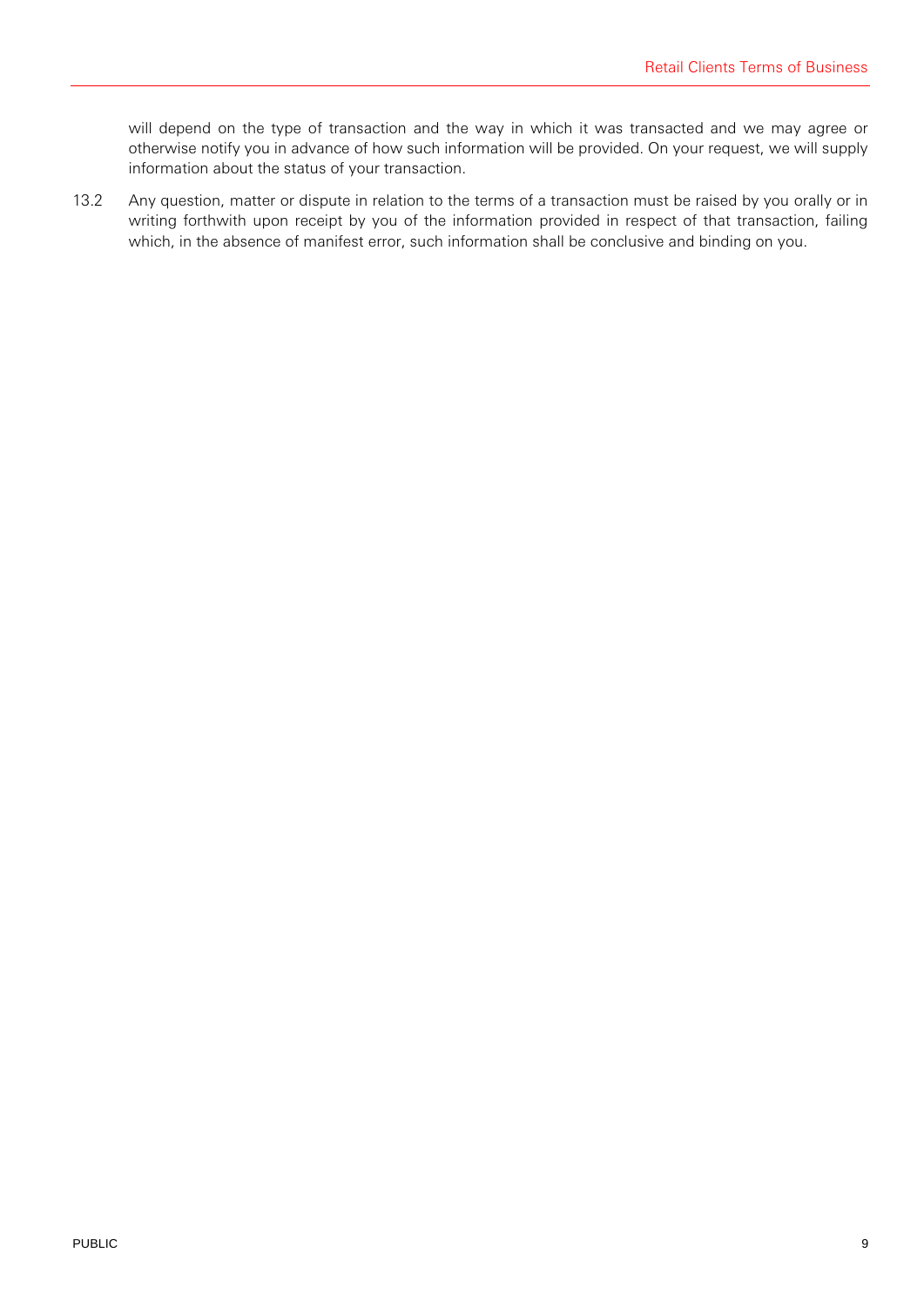# Part 3 – Our policies, governance and commitments

#### 14. Client money

- 14.1 There may be circumstances where HSBC receives funds that belong to you, for instance, where funds are received which are not immediately applicable to a Delivery versus Payment.
- 14.2 Where funds are received by HSBC, they will be held in an account in HSBC's capacity as a CRD Credit Institution.
- 14.3 This means that your money will be held by HSBC as banker and not as trustee or (as applicable) agent. As a result, such money will not be held in accordance with the Client Money Rules.
- 14.4 If HSBC fails, the Client Money Distribution and Transfer Rules will not apply to these sums and so you will not be entitled to share in any distribution under the Client Money Distribution and Transfer Rules.

#### 15. Execution

- 15.1 In relation to the execution of certain types of Order in Products (but not Structured Deposits or FX Transactions) for you, HSBC is under a regulatory duty to take all sufficient steps to obtain the best possible result for you, taking into account price, costs, speed, likelihood of execution and settlement, size, nature or any other relevant considerations. This is known as "**Best Execution**".
- 15.2 We are required to provide you with:
	- 15.2.1 a statement providing summary information on our Best Execution Policy (the "**Statement**"). Such Statement, which includes asset class annexes, sets out when the Best Execution requirements will apply, and
	- 15.2.2 a summary disclosure statement, specifically for Retail Clients (the "**Summary**").
- 15.3 We may update the Statement and the Summary from time to time.
- 15.4 The Statement and Summary will be made available at http://www.gbm.hsbc.com/financialregulation/market-structure/mifid/policies-disclosures, or such other website as notified to you by us. You should read the Statement and Summary carefully.
- 15.5 HSBC owes no duties to you in respect of Best Execution, other than as set out in the FCA rules, and any other duties are expressly excluded.

#### 15.6 **By accepting these Terms, you hereby expressly consent to any Services offered to you under these Terms being subject to our Best Execution Policy**.

- 15.7 We may aggregate your Orders with the Orders of other clients, HSBC or any HSBC Group company. When doing so in relation to Orders for Products, HSBC must reasonably believe that it is unlikely that this will work to the overall disadvantage of the relevant clients. However, the effect of the aggregation may operate on some occasions to your disadvantage.
- 15.8 HSBC may execute your Orders on a Trading Venue, however, HSBC may also execute your Order outside of a Trading Venue (for example, when we are acting as principal and execute your order from our own inventory or where we execute your Order directly with another market participant).
- 15.9 **By accepting these Terms, you hereby expressly consent to HSBC executing your Orders outside of a Trading Venue**.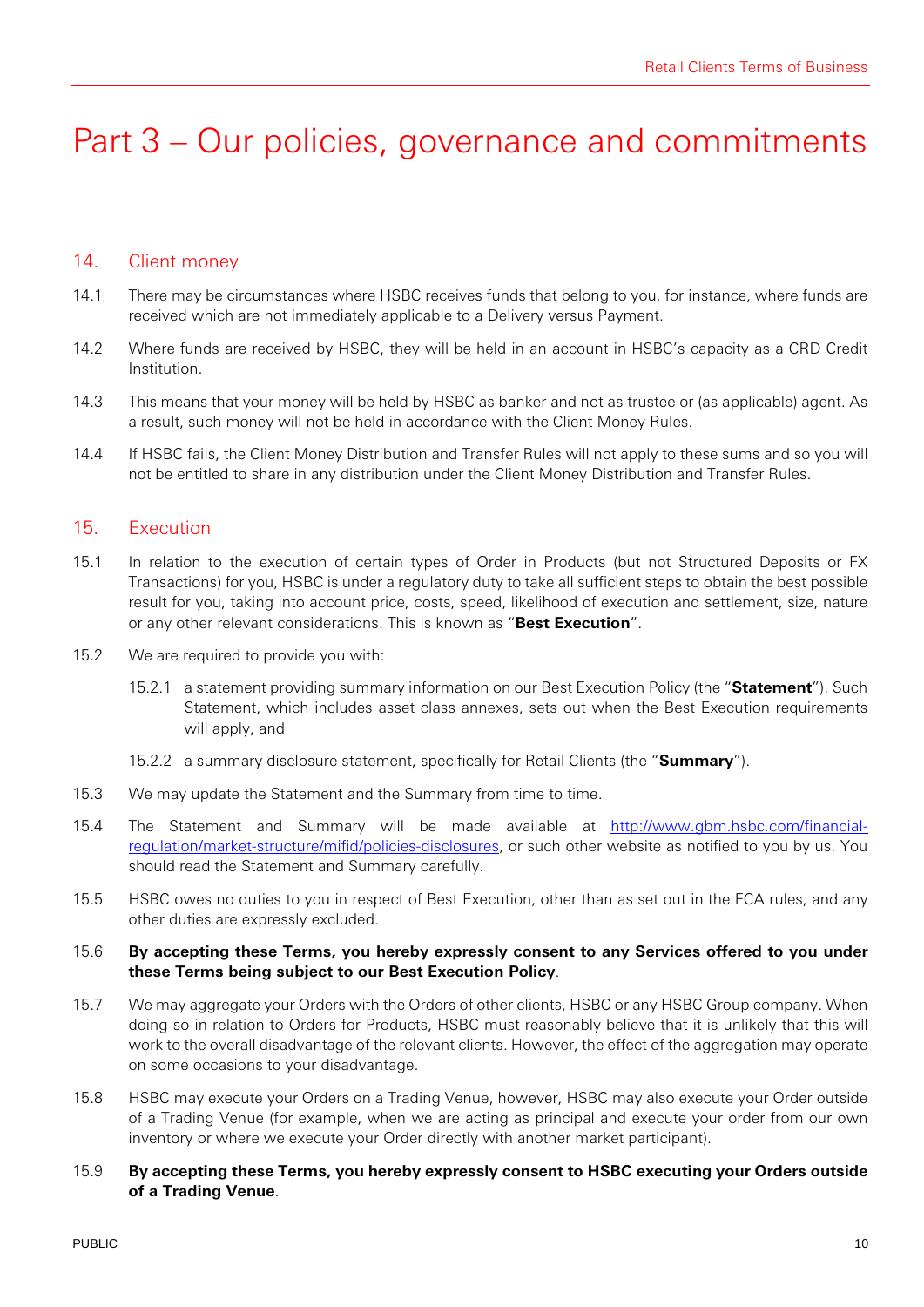15.10 If you trade shares with us, you may give us an instruction to buy or sell at a specified price or better during a specified period of time (a "**Limit Order**"). Where you place a Limit Order in respect of a share admitted to trading on a regulated market (for example, The London Stock Exchange) or traded on a Trading Venue and we are not immediately able to execute at the relevant price, we are ordinarily under a regulatory obligation to publicly display the order, for example by submitting the order for execution to a Trading Venue to increase the chances of earliest possible execution.

#### 15.11 **By accepting these Terms you expressly instruct us not to make your order public**.

#### 16. Conflicts of interest

- 16.1 Situations can arise where our interests, or those of our staff, conflict with your interests or where your interests compete with those of our other clients.
- 16.2 We will make available to you a description of our Conflicts of Interest Policy through our website http://www.gbm.hsbc.com/financial-regulation/market-structure/mifid/policies-disclosures or such other website as notified to you by us.
- 16.3 Our Conflicts of Interest Policy is a policy we maintain, setting out the circumstances which may constitute or may give rise to a conflict of interest, the procedures we will follow and the measures we will adopt to prevent or manage such conflicts (our "**Conflicts of Interest Policy**"). Where you request, we will provide you with further information on our Conflicts of Interest Policy.
- 16.4 Whilst we take all appropriate steps to identify and to prevent or manage conflicts of interest, where we are not reasonably confident that our arrangements are sufficient to ensure that risk of damage to your interests will be prevented, we will disclose to you the nature of the conflict and the steps that we have taken to mitigate the risk before undertaking business with you.

# 17. Recording and monitoring of communications

- 17.1 In certain circumstances, communications in relation to these Terms (including emails, voicemail, online chat conversations, telephone calls and website usage records) as well as paper correspondence such as envelopes or packages may be monitored, recorded or inspected (as appropriate) using monitoring devices or other technical or physical means. The monitoring of communications may take place where deemed necessary for purposes permitted by law from time to time, including, without limitation, to record evidence of business transactions and so as to ensure compliance with HSBC's regulatory obligations and its policies and procedures.
- 17.2 As required by Applicable Law, HSBC will record telephone conversations and electronic communications that result in transactions or that may result in transactions in the Products.
- 17.3 Where HSBC is required to record communications under the FCA rules, a copy of the recording of the communications referred to in Clause 17.2 will be made available to you on request for a period of five years from the date of the communication. The FCA may request that we retain certain or specific records for longer than five years and, if it does, the records retained as a result of such an FCA request will be available to you for a period of up to seven years.
- 17.4 Any telephone conversations and electronic communications that are recorded in accordance with this Clause 17 may be recorded without use of a warning tone or other notification.
- 17.5 All recordings and other records shall be and remain our sole property. We may use such recordings and other records as evidence in court or other proceedings.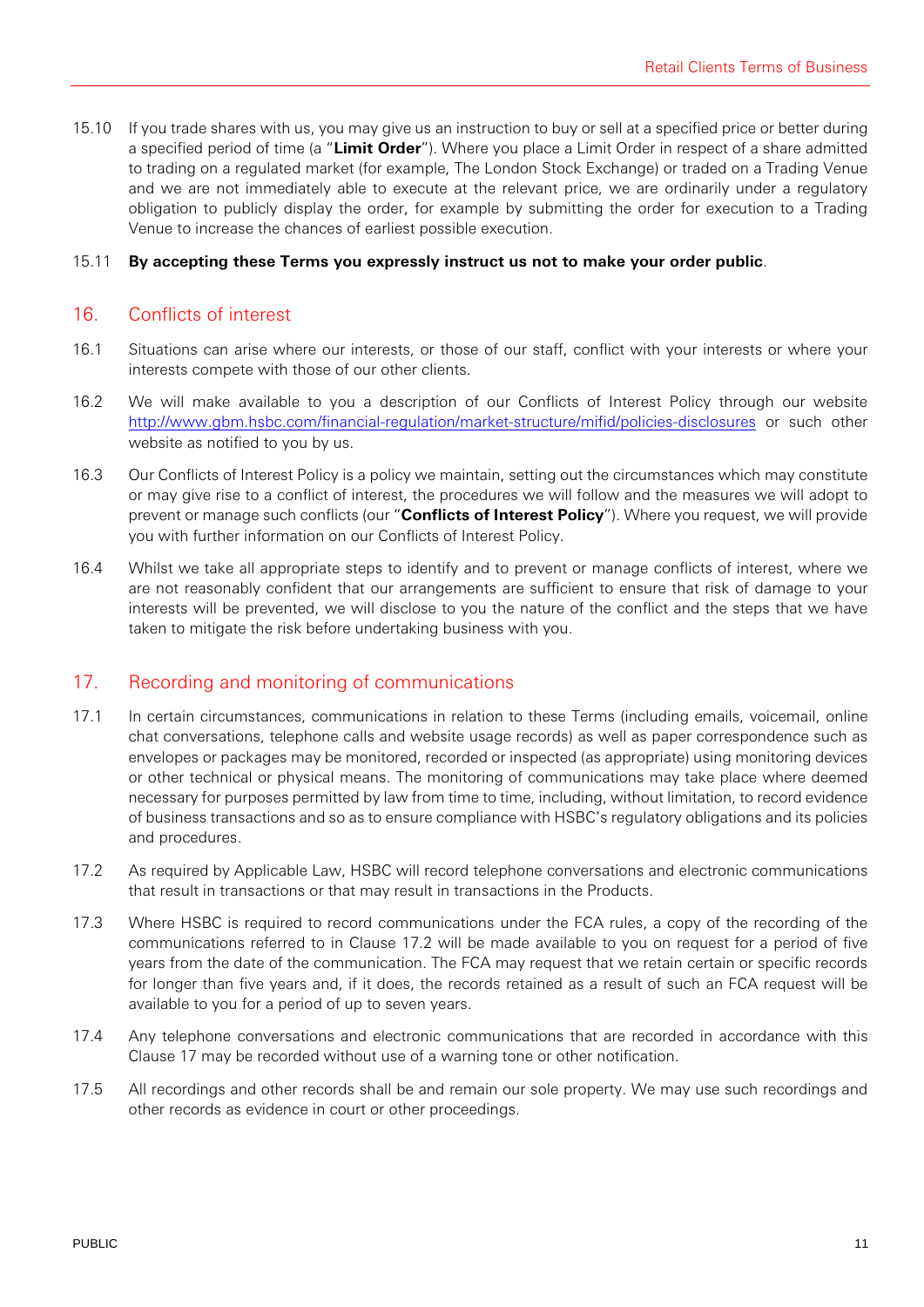### 18. Costs and charges

- 18.1 Information on our costs and charges in relation to Products, FX Transactions and our Services (including, where relevant, broker commissions, taxes, settlement and other fees) ("**Costs and Charges**") are available on our website http://www.gbm.hsbc.com/financial-regulation/market-structure/mifid/policiesdisclosures or such other website as notified to you by us, and these are prepared in accordance with Applicable Law.
- 18.2 Where required by Applicable Law, the information under Clause 18.1 will provide for separate evidence of Costs and Charges where a Service is packaged with another service or product, or is provided as a condition for the same agreement or package.
- 18.3 Subject to clause 18.5, you agree to pay HSBC, on demand, such Costs and Charges that could be reasonably anticipated and that we have properly incurred in the provision of Services under these Terms.
- 18.4 You shall be responsible for payment of all taxes due and for the making of all claims in relation thereto.
- 18.5 You shall be responsible for any costs and associated charges we incur in the provision of the Services under this Agreement. You agree that our pricing of FX Transactions will reflect Costs and Charges that we could reasonably expect to incur in such provision of the Services. If Costs and Charges are not incorporated in the pricing of an FX Transaction, you agree to pay HSBC, on demand, such Costs and Charges that we have properly incurred in relation to such FX Transaction. HSBC will be entitled to net such Costs and Charges against any payment due from HSBC to you under such FX Transaction.

For these purposes, "**FX Transactions**" means any deliverable or non-deliverable foreign exchange transactions (including spots, forwards, options, or any other product, howsoever described) entered into between HSBC and you.

#### 19. Fees, commissions or non-monetary benefits that we may receive or pay

- 19.1 HSBC may pay or receive fees, commissions or non-monetary benefits to and from a company in the HSBC Group or other third party where permitted by the FCA rules. HSBC will provide you with separate disclosure of the essential arrangements relating to such fees, commissions or non-monetary benefits where it is required to do so under Applicable Law. You consent to us retaining such commissions, rebates or other benefits.
- 19.2 Information on our general approach relating to these arrangements can be accessed through our website http://www.gbm.hsbc.com/financial-regulation/market-structure/mifid/policies-disclosures, or such other website as notified to you by us. You should read the notice carefully. We will also provide you with further details about such arrangements as they relate to particular services separately.

#### 20. Confidentiality and data protection

- 20.1 This Clause 20 shall apply unless otherwise agreed.
- 20.2 Each of the Parties to these Terms will at all times keep confidential any Confidential Information it may acquire in connection with these Terms except as otherwise permitted by these Terms. "**Confidential Information**" means all information of a confidential nature (which is either marked "confidential" or is clearly by its nature confidential) disclosed by one Party to the other in connection with these Terms together with Personal Data or Special Category Data (as those terms are defined under EC Directive 95/46/EC or the General Data Protection Regulation (EU) 2016/679, as implemented into UK law, as applicable), relating to individuals such as your employees, representatives and agents and those of your affiliates, subsidiaries and third parties, including clients (if any).
- 20.3 The obligations in this Clause 20 shall not apply to any Confidential Information (other than Personal Data or Special Category Data) lawfully in a Party's possession otherwise than under or as a result of these Terms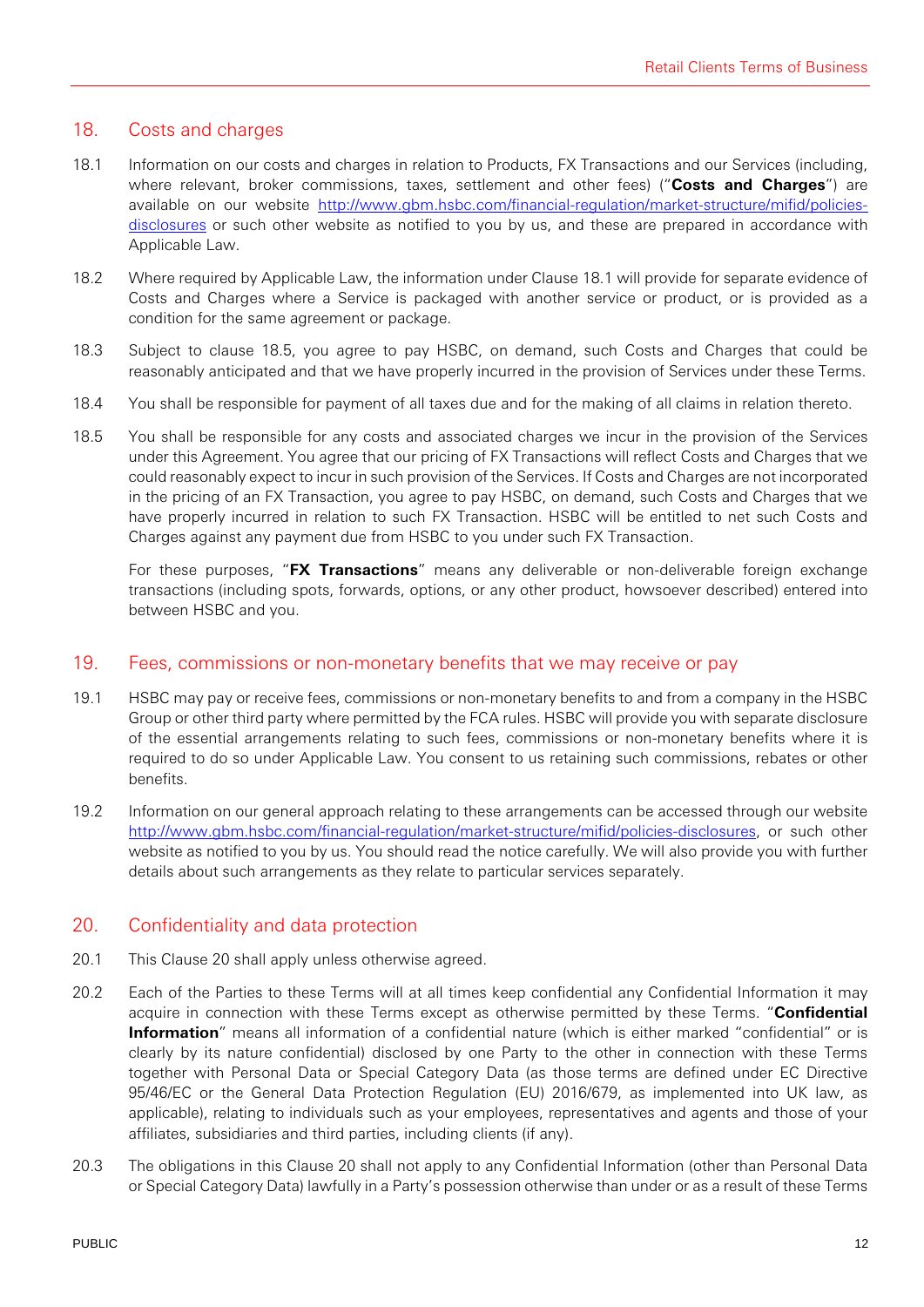or coming into the public domain otherwise than by breach by any Party of its obligations contained in these Terms.

- 20.4 Notwithstanding the provisions of Clause 20.2, HSBC and any Connected Company may collect, use, transfer, disclose or otherwise process Confidential Information for the following purposes (the "**Purposes**"):
	- 20.4.1 in connection with the provision of goods or services to you (for example: administration and operation of your account(s) both online and offline, account/product underwriting, research, statistical analysis, testing and benchmarking against HSBC and/or any Connected Company's peer group),
	- 20.4.2 in the operations of HSBC or any Connected Company (including, without limitation, credit and risk management, hedging against risk and managing customer demand, whether expected or unexpected, system or product development and planning, insurance, audit and administrative purposes),
	- 20.4.3 to meet Compliance Obligations,
	- 20.4.4 to conduct Compliance Activity,
	- 20.4.5 to maintain HSBC's overall relationship with you,
	- 20.4.6 as part of the disposal or reorganisation or the granting of security interests or encumbrances over the whole or any part of the business or assets of HSBC or any Connected Company, or the transfer or securitisation of any rights or obligations, and
	- 20.4.7 in accordance with Clause 20.8.
- 20.5 Confidential Information may be disclosed for the Purposes to any Connected Company (including their employees, directors and officers) as well as to the following recipients:
	- 20.5.1 any legal or regulatory Authorities in response to a request from them,
	- 20.5.2 persons acting on your behalf, Infrastructure Providers, payment recipients, beneficiaries, account nominees, intermediaries, correspondent and agent banks, clearing houses, clearing or settlement systems, market counterparties, upstream withholding agents, swap or trade repositories, stock exchanges, and companies in which you have an interest in securities (where such securities are held by HSBC for you),
	- 20.5.3 any party to a transaction acquiring interest in or assuming risk in or in connection with the Services, and
	- 20.5.4 other financial institutions, credit reference agencies or credit bureaus, for the purposes of obtaining or providing credit references,

wherever located, including in jurisdictions which do not have data protection laws that provide the same level of protection as the jurisdiction in which the Services are supplied. Such recipients may process, transfer and/or disclose Confidential Information for the Purposes.

Wherever it is processed, Confidential Information will be protected by codes of secrecy and security with which HSBC, Connected Companies, third parties and their respective employees are required to comply.

- 20.6 HSBC, any Connected Company or any relevant third party may disclose Confidential Information if required or requested to do so by any tax authority or any other Authorities conducting tax investigations in any territory.
- 20.7 You undertake, represent and warrant that you have taken and will continue to take any steps needed (including, without limitation, notifying any relevant individuals and/or obtaining all relevant consents), to facilitate processing of Confidential Information for the Purposes. These Terms do not in any way restrict other rights HSBC or any Connected Companies may have now or in the future to otherwise process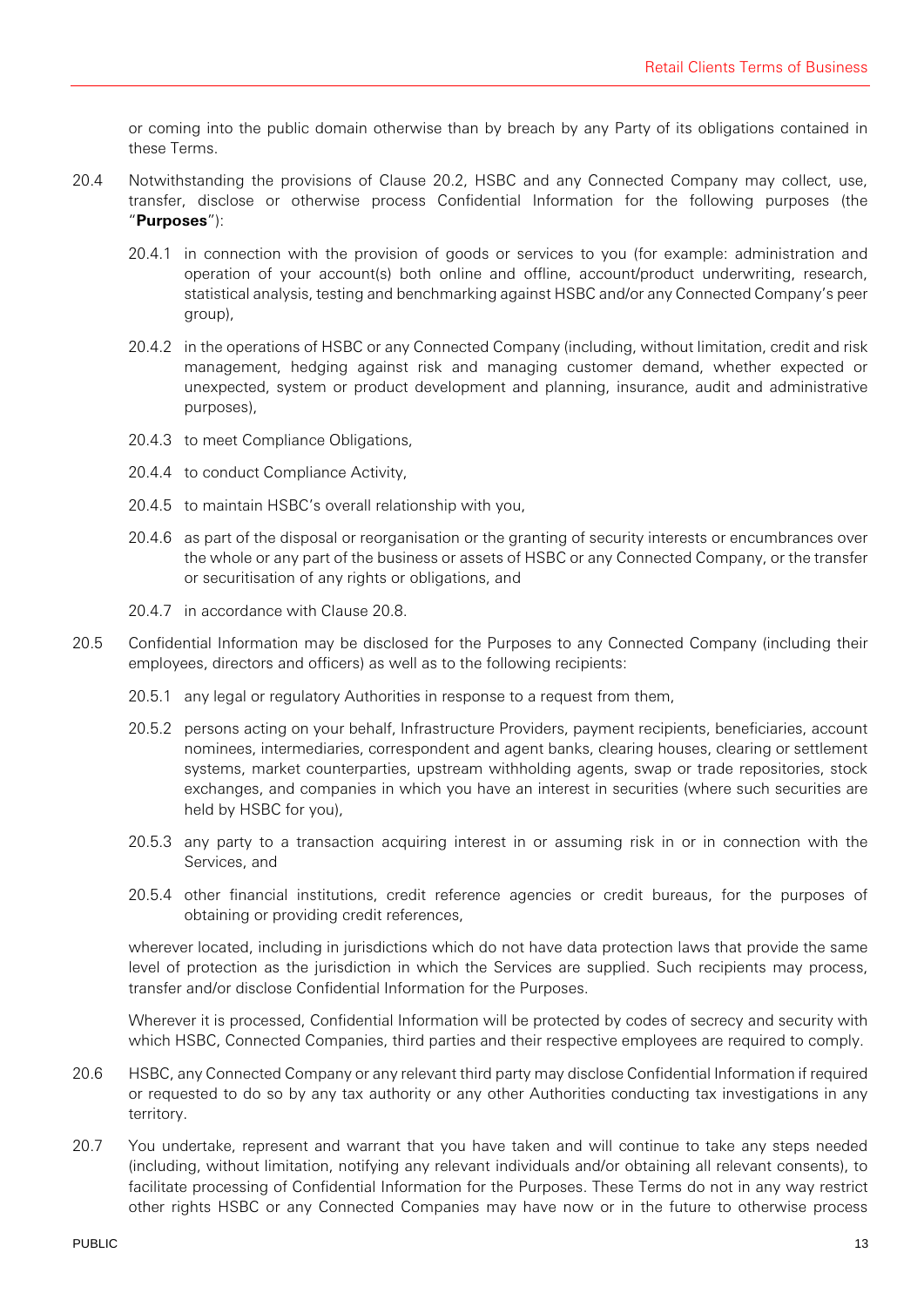Confidential Information relating to you or relevant individuals under Applicable Law and under the terms of any other agreement with you.

- 20.8 Where permitted to do so, HSBC may from time to time use contact details that you have given us to provide you or your employees or those of any of your affiliates and subsidiaries with information about new products, services and promotions available from HSBC and Connected Companies and approved third parties by various means (including telephone, email, mobile messaging or other electronic communication) in accordance with your marketing preferences as notified to HSBC by you or your employees or those of any of your affiliates or subsidiaries.
- 20.9 Under data protection law, individuals may have the right to request access to or erasure of Personal Data relating to them, to restrict or object to its processing, and to require Personal Data to be corrected if inaccurate. Any individuals wishing to exercise such rights should contact their usual HSBC representative.

#### 21. Pre-trade and post-trade publications

Without prejudice to Clause 20, you agree and acknowledge that HSBC has regulatory obligations in respect of any pre-trade or post-trade information relating to the execution of any transactions and HSBC may use this information for its own commercial purposes.

### 22. Feedback and complaints

22.1 Feedback:

We welcome any feedback on the quality of the services provided to you under these Terms. If you do have any feedback, please discuss this with your usual HSBC representative.

- 22.2 Complaints:
	- 22.2.1 In the event that you have a complaint about the quality of HSBC's service to you under these Terms, you may speak to your usual HSBC representative or, alternatively, you can write to the HSBC Global Markets Compliance Department at our registered address set out in Clause 5.2. Further details of the complaints-handling process, including information about our complaints management policy and the contact details of our complaints management function, are available on request.
	- 22.2.2 We will try to resolve your complaint as quickly as possible and to your complete satisfaction. If you cannot settle your complaint, you may be entitled to refer it to the Financial Ombudsman Service.
	- 22.2.3 The Financial Ombudsman Service is a free and independent statutory dispute resolution scheme for financial services. Details of who are eligible complainants can be obtained from the Financial Ombudsman Service. The Financial Ombudsman Service's website is at http://www.financialombudsman.org.uk or such other website notified to you by us and it can be contacted at:

The Financial Ombudsman Service Exchange Tower London E14 9SR Email: complaint.info@financial-ombudsman.org.uk Telephone: 0800 023 4567 or 0300 123 9123

#### 23. Compensation

Depending on the type of service that we provide to you, our activities in relation to them may be covered by a deposit or investment protection scheme, established by law, to provide compensation if a financial firm is unable to meet its liabilities to clients. This protection is only available to certain types of clients (for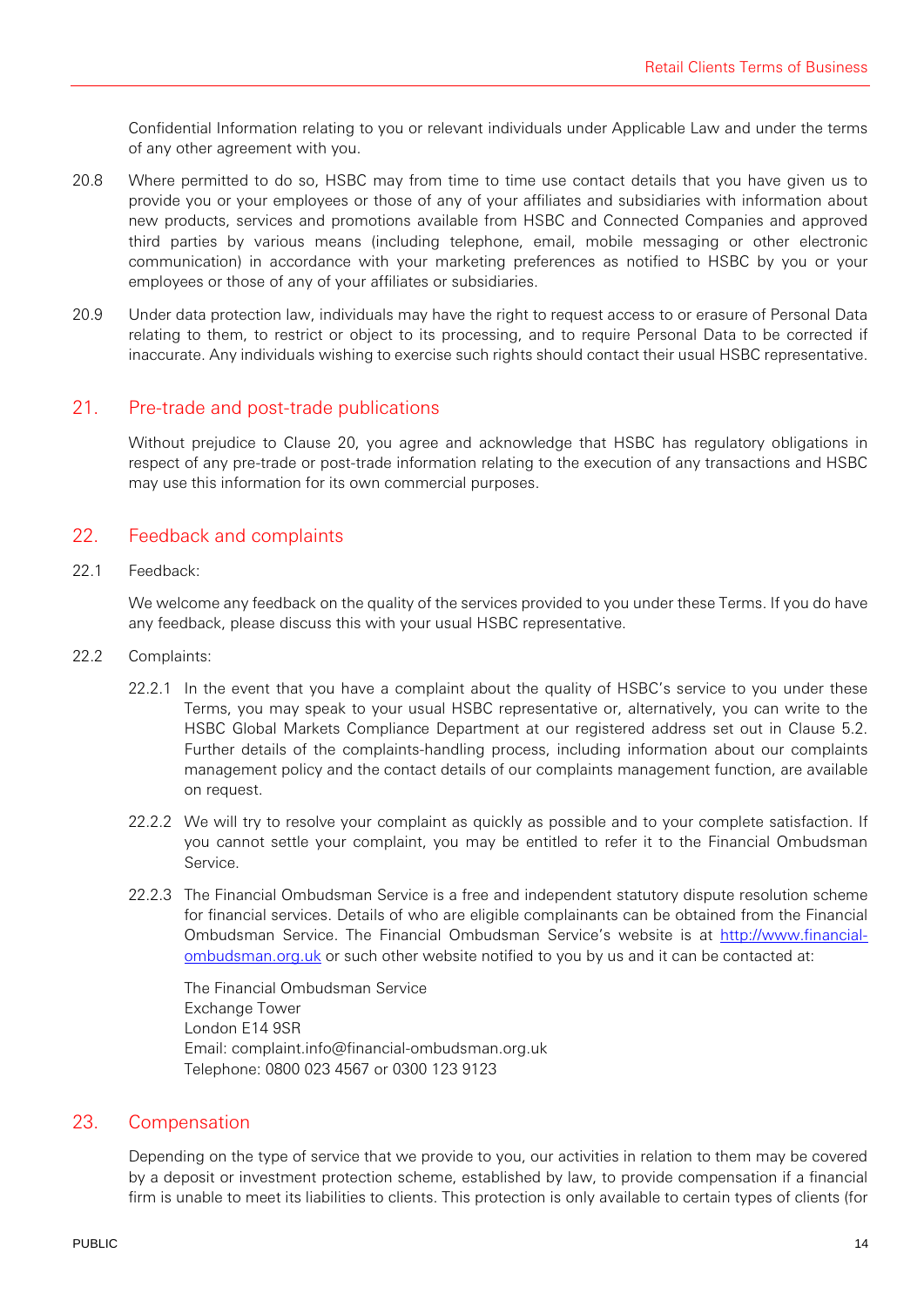example, it is not available for financial institutions) and is subject to certain limits, which will be reviewed from time to time. For the most up-to-date amounts, or for further details of the relevant schemes, please contact us or the relevant scheme.

- 23.1 Depositor compensation scheme:
	- 23.1.1 HSBC is a participant in the Financial Services Compensation Scheme (the "**FSCS**") in the United Kingdom. The FSCS depositor compensation scheme is available to eligible claimants. You can obtain further up-to-date information regarding the compensation provided by the FSCS (including the amounts covered and eligibility to claim) on request from HSBC or from the FSCS (www.fscs.org.uk).
	- 23.1.2 Compensation for Structured Deposits held by HSBC as deposit taker is available for claims for eligible deposits (currently up to £85,000 as at August 2017). For further details on us acting as a deposit taker, please see our website address http://www.gbm.hsbc.com/financialregulation/market-structure/dgsd (or such other website notified to you by us).
	- 23.1.3 In relation to the activities of arranging and selling of Structured Deposits to investors, as of August 2017 these are not covered by the FSCS, however, as of the same date, the FCA is consulting on extending protection to such activities. As mentioned above, please contact the FSCS or HSBC for up-to-date information on eligible deposits and compensation provided by the scheme in respect of any service under these Terms.
- 23.2 Investor compensation scheme:
	- 23.2.1 The FSCS also operates the United Kingdom investor compensation scheme, which can pay compensation in respect of protected "investment business" (the scope of "investment business" is similar to our dealing and arranging services in relation to the Products under these Terms (excluding Structured Deposits)) where there is an eligible claim.
	- 23.2.2 If you have eligible claims under the FSCS's investor compensation scheme, such claims are subject to maximum limits on compensation, as published from time to time on the FSCS's website. The compensation limit for investment business as at August 2017 is set at 100% of £50,000 per client per authorised firm.
	- 23.2.3 You can obtain further up-to-date information on request from HSBC or from the FSCS (www.fscs.org.uk) about the compensation provided by the FSCS (including the amounts covered and eligibility to claim).

#### 24. Know your client ("KYC") requirements

- 24.1 Our dealings with you will be covered by certain Applicable Laws relating to client identification and money laundering which may require us to seek further evidence and confirmation of your identity and the business that you propose to undertake with us. In addition, where you act as an agent on behalf of one or more other persons, we may seek confirmation and/or evidence that appropriate evidence of the identity of such underlying clients has been obtained and recorded under procedures maintained by you.
- 24.2 If satisfactory evidence of your identity and/or the identity of any underlying client has not been obtained within a reasonable period, we reserve the right not to accept or process any Order or transaction in any Product, FX Transaction or Service or otherwise to cease to deal with you under these Terms.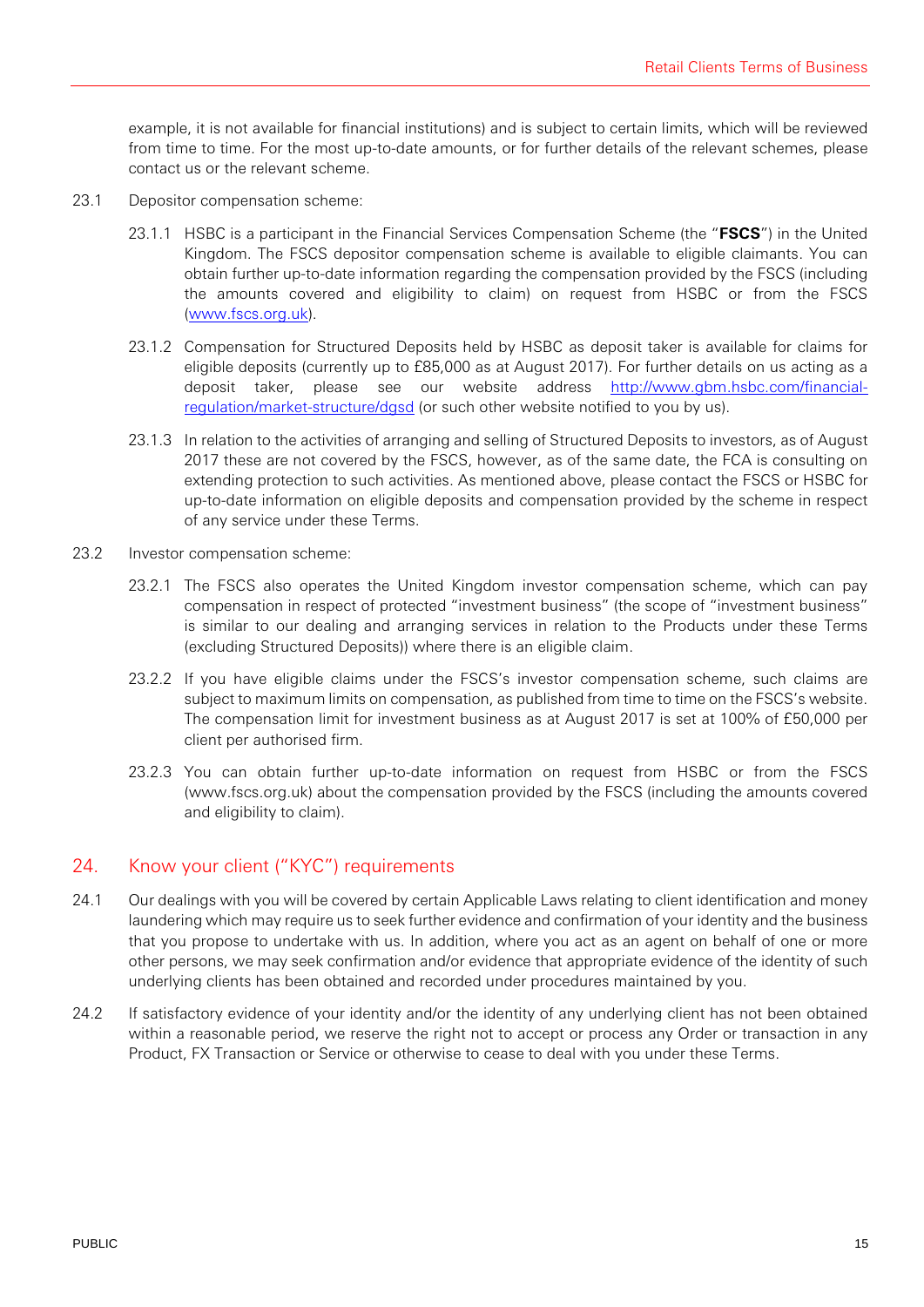# Part 4 – General provisions

#### 25. Termination

- 25.1 Subject to Clause 25.4, these Terms can be terminated by you immediately upon receipt by us of your written notice of termination.
- 25.2 Subject to Clause 25.4, unless required otherwise by the rules of the FCA or the PRA, these Terms can be terminated by us with written notice to you, effective 30 calendar days from the delivery of the notice (as determined in accordance with Clause 31).
- 25.3 We may also terminate these Terms by written notice to you immediately if:
	- 25.3.1 we reasonably believe that you have breached any terms of these Terms, such as, by way of example, but not limited to: failing to comply with the terms of any transaction entered into, putting us in a position where we might break a law, regulation, code or other duty which applies to us if we maintain these Terms with you, and/or you have become bankrupt, insolvent or you are unable to pay debts as they fall due, or
	- 25.3.2 we reasonably believe that maintaining our relationship with you might expose HSBC or another member of the HSBC Group to action or censure from any government, regulator or law enforcement agency.
- 25.4 Termination by either Party is subject to all outstanding transactions being settled and all amounts in Clauses 25.5 and 25.6 being paid in full.
- 25.5 Upon delivery of a notice to terminate these Terms, all amounts payable by you to HSBC to and including the date of termination shall become immediately due and payable. These shall include (without limitation):
	- 25.5.1 all outstanding fees, charges and commissions,
	- 25.5.2 any losses and expenses realised in closing out any transactions or settling or concluding outstanding obligations incurred by HSBC with you and/or on your behalf, and
	- 25.5.3 any other amounts which are due and payable by you but which are unpaid.
- 25.6 Upon delivery of a notice to terminate these Terms, all amounts, if any, payable to you by HSBC shall become due and payable on the termination date.
- 25.7 Any warranties or indemnities made by you under these Terms will continue after termination and Clauses 17, 20, 26, 37 and 39 shall continue after termination.

#### 26. HSBC's recovery of liabilities, losses and costs

- 26.1 Subject to Clause 4.3, any indebtedness or liability incurred by you to HSBC shall, in the absence of express written consent by HSBC to the contrary, be due and payable on demand.
- 26.2 All payments due to us under these Terms shall be made free from, and without, set-off, withholding, counterclaim or deduction.
- 26.3 Subject to Applicable Law, we may set off any amounts due from you under any Product or FX Transaction or otherwise related to these Terms against any amounts owed by us to you, whether or not such obligations are arising under these Terms, present or contingent and irrespective of the currency of such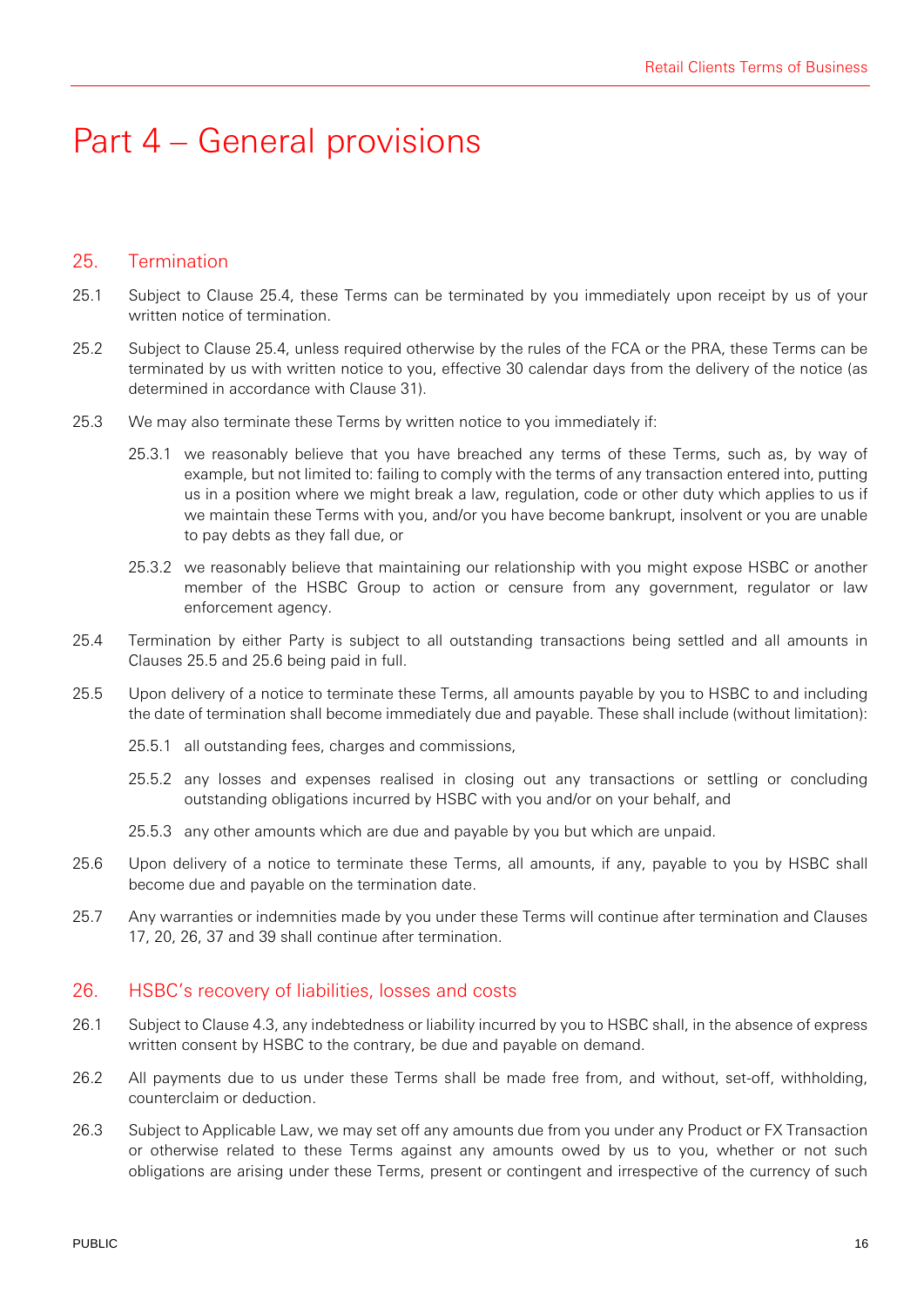obligation. If the obligations are in different currencies, we may convert either obligation at its then prevailing selling spot rate of exchange.

- 26.4 Without prejudice and in addition to any general lien, right of set-off or other similar rights which HSBC may be entitled to exercise over any of your Products or FX Transactions, monies or other property, your monies or other property shall be subject to a general lien in HSBC's favour, insofar as there remain any outstanding amounts due from you to HSBC in relation to liabilities arising under these Terms.
- 26.5 If you default in paying any amount by the Settlement Date, HSBC shall be entitled (but only so far as consistent with the rules of the FCA) on such date to pay to the credit of, or as the case may be, debit to any account or accounts of yours with HSBC (or another member of the HSBC Group) the amount in question, together with any applicable interest (determined under Clause 12.4) and with or without the application of set-off in Clause 26.3, in the appropriate currency or, at HSBC's option, the equivalent thereof (at current market rates as we may notify you of from time to time acting in good faith and a commercially reasonable manner) in any other currency or currencies in which any balance on such account or accounts may then be denominated.
- 26.6 In addition to HSBC's rights in Clause 26.5, HSBC shall have the right (but only so far as consistent with the rules of the FCA) at any time without notice to set off and/or combine and/or consolidate all or any of your accounts maintained with HSBC (or another member of the HSBC Group) in such manner as HSBC may determine.
- 26.7 Subject to Clause 27.1, you agree to indemnify us against all losses, costs and demands arising directly or indirectly from the provision of Services hereunder, except to the extent that such losses, costs and demands are due directly to our or any of our directors', officers', employees' or agents' negligence, fraud or wilful default.
- 26.8 Nothing in this Clause 26 restricts our ability to take legal or other action to recover the debts caused by the non-payment of amounts due to us by you, whether under these Terms or otherwise.

# 27. HSBC's limitation of liability

- 27.1 Nothing in these Terms will exclude or limit any duty or liability that we may have to you under the FCA or the PRA rules or other regulatory requirement, or that Applicable Law does not allow to be excluded or limited.
- 27.2 Neither HSBC nor any of our directors, officers, employees or agents accepts any liability for any loss, cost, tax or expense suffered or incurred by you as a result of, or in connection with, the provision of Services hereunder by us unless, and then only to the extent that, such loss, cost, tax or expense are incurred directly by you and are caused by proven negligence, fraud or wilful default on the part of HSBC or its directors, officers, employees or agents in the provision of such Services.
- 27.3 Where HSBC fails to take any action which in our opinion would breach a regulatory requirement or market practice, HSBC will not be liable to you.
- 27.4 In respect of any losses arising from any cause beyond our reasonable control and the effect of which is beyond our control to avoid or, any losses that we could not reasonably foresee when provided with an instruction which we act upon, HSBC will not be liable to you.

#### 28. Representations and warranties

- 28.1 You represent, warrant and undertake to us on the date that you enter into these Terms and on each date that you place an Order or enter into a Product or an FX Transaction that:
	- 28.1.1 you have taken into account and understand and accept the various risks associated with the Services, Products and FX Transactions offered under these Terms,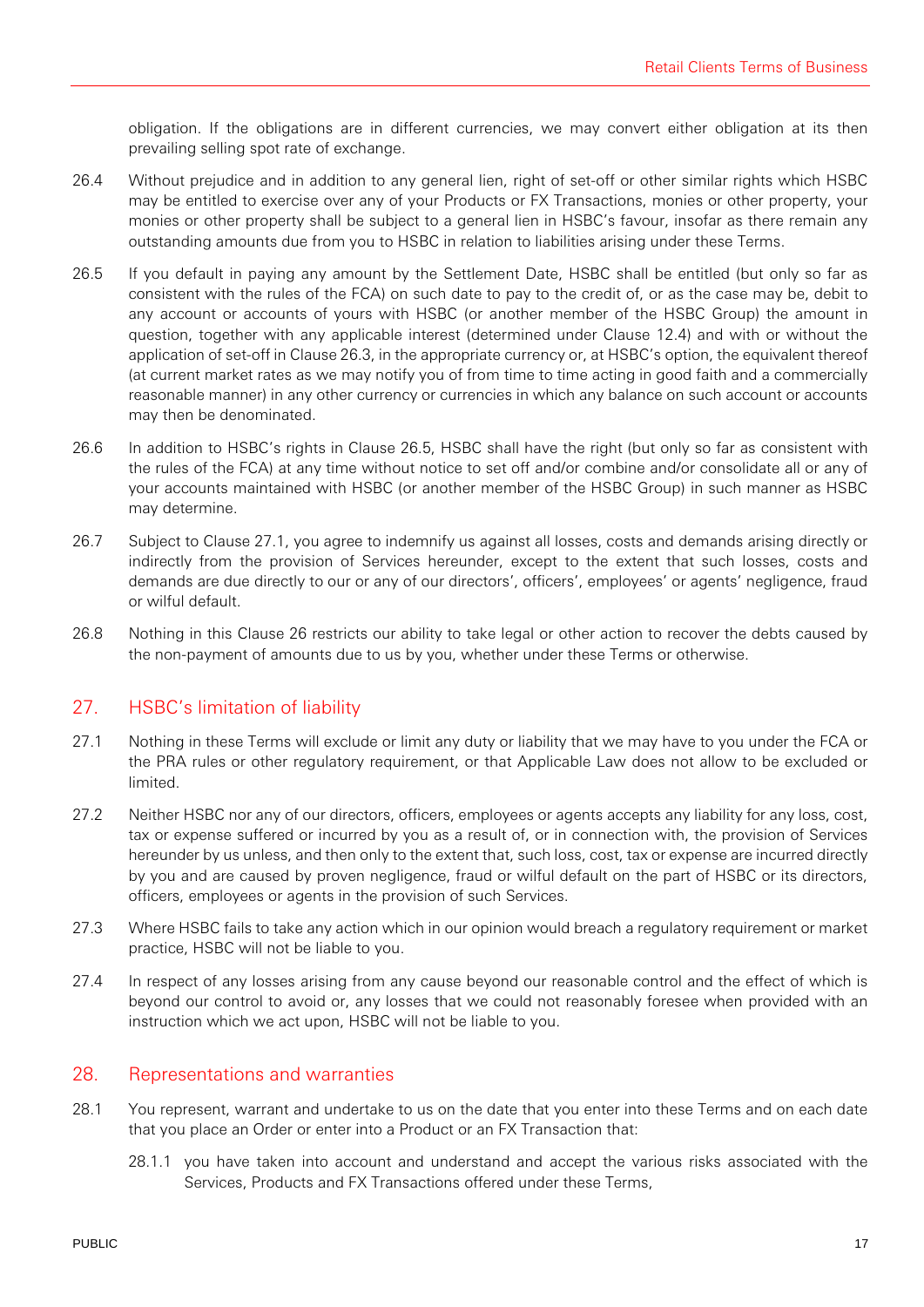- 28.1.2 you understand that, unless we agree otherwise, we are offering execution only services pursuant to these Terms and you have made your own independent decision to enter into these Terms, place an Order or enter into a transaction, including, but not limited to, whether a Product or FX Transaction is suitable for you and whether an FX Transaction is appropriate or proper for your purposes, and you are not relying on any communication from us (oral or written) as investment advice or as a recommendation to place an Order or enter into any transaction under these Terms,
- 28.1.3 all information provided by you or on behalf of you to us is true, accurate and not misleading and you will notify us as soon as possible in the event that there is a change to such information,
- 28.1.4 you have, and will comply with, all the necessary consents, licences and authorisations and powers to enter into and perform your obligations under these Terms and in respect of each Order, Product or FX Transaction, and you have taken all necessary actions to authorise such execution and performance,
- 28.1.5 you will, on demand by HSBC, deliver to HSBC copies of (or evidence of) any relevant consents and compliance with Applicable Laws as HSBC may reasonably require from time to time, and
- 28.1.6 you are duly constituted or organised and validly existing and in good standing under the laws of the jurisdiction of your incorporation.

#### 29. Variation

HSBC may at any time vary or qualify any one or more of these Terms by written notice to you in good time before such variation or qualification where it is practicable to do so. Such revised terms will become effective on the date specified in the notice.

#### 30. Transfer and assignment

- 30.1 General:
	- 30.1.1 You may not transfer or assign any of your rights or obligations under these Terms without the prior written consent of HSBC.
	- 30.1.2 Subject to Clause 30.2, HSBC may not transfer or assign any of its rights or obligations under these Terms without your prior written consent.
- 30.2 Transfer within the HSBC Group:
	- 30.2.1 HSBC may, at any time, transfer all or any part of its rights and/or obligations under these Terms to a third party in the same group as HSBC (each, a "**Transferee**") if it has given you reasonable notice of the transfer (unless it is impracticable to give you such notice).
	- 30.2.2 Upon the effective date of the transfer as set out in the notice (or otherwise where it was impracticable to give you such notice):
		- (i) the rights and/or obligations of you and HSBC shall be transferred to the Transferee and you and HSBC will be released from further obligations to each other, and
		- (ii) you and the Transferee will simultaneously acquire the same rights and assume the same obligations between yourselves as would have been acquired and assumed had the Transferee been an original party hereto instead of HSBC.

#### 31. Contacting us

31.1 Communications in relation to these Terms and the Services under it shall be in English.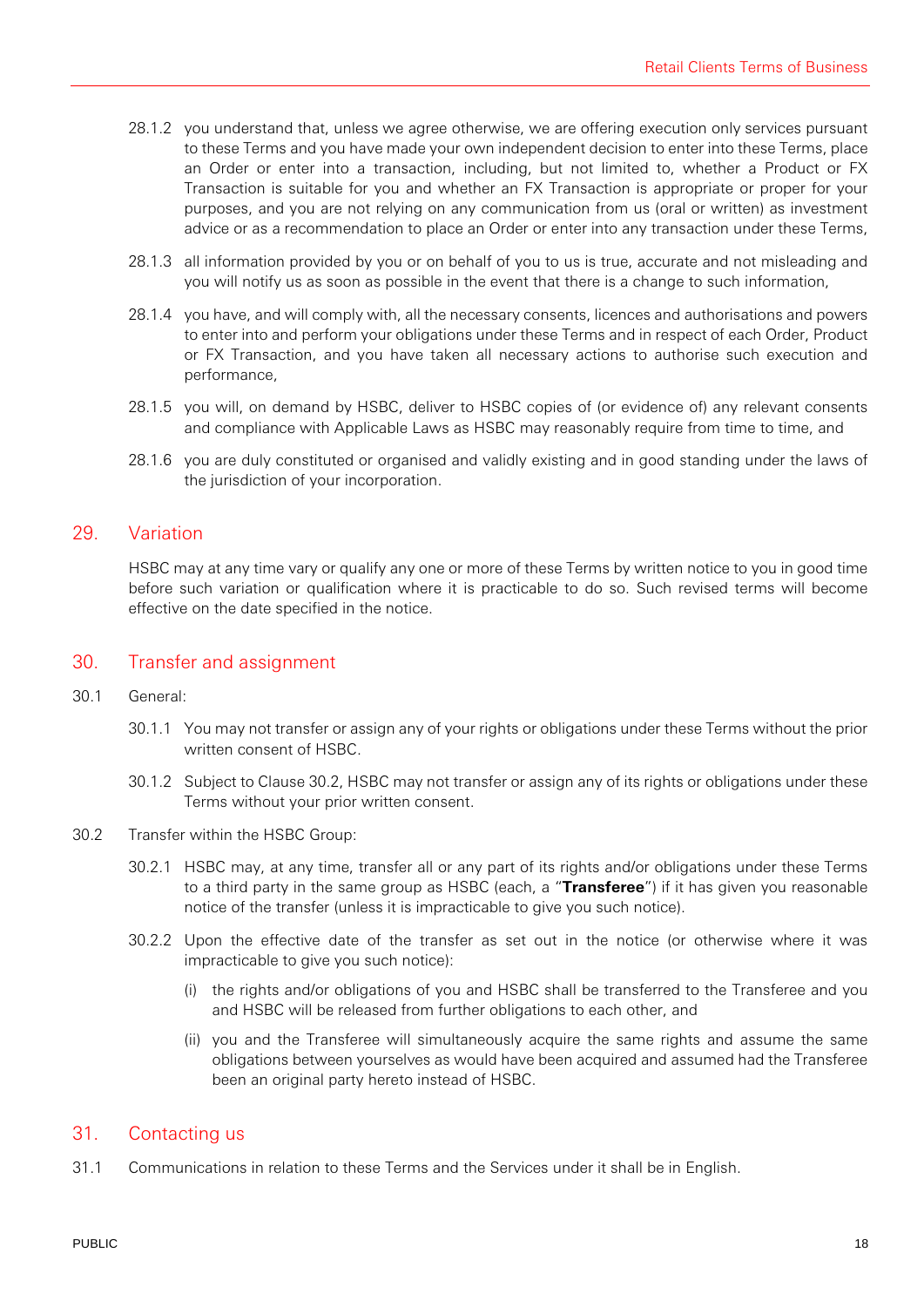- 31.2 Subject to Clause 31.3, you may generally communicate with us as through your usual HSBC representative as follows:
	- 31.2.1 by post, personal delivery or in person at our registered office set out in Clause 5.2,
	- 31.2.2 by telephone, and
	- 31.2.3 where we agree, by email.
- 31.3 Where you are obliged to communicate in writing under these Terms, you shall do so:
	- 31.3.1 by post or personal delivery to our registered office set out in Clause 5.2, or
	- 31.3.2 where we agree, by sending an email to an email address that we will provide you with for the purpose from time to time.
- 31.4 Proving delivery:

In either Party proving service or delivery of the relevant communication, it shall be sufficient to prove that it was correctly addressed and was posted or, where it was delivered otherwise than by post, that it was delivered to the correct address or, where it was sent by electronic means, that it was transmitted to the correct number or email address as last notified by the relevant Party.

# 32. Provision of information

- 32.1 We are required to provide you with certain information disclosures in relation to the Services that we provide to you and to provide you with choice as to how that information is provided to you. Please see the form in Schedule 2 setting out in more detail how we will provide information to you, unless you choose otherwise through the elections in Schedule 2.
- 32.2 These Terms are drafted on the basis that you are not a "consumer" as defined in the E-Commerce Directive 2000/31/EC, as implemented into UK law, as may be amended from time to time (the "**E-Commerce Directive**") (i.e. you are not an individual or, if you are, you are dealing in the course of your trade, business or profession). As a non-consumer, you hereby agree to the fullest extent permissible under the E-Commerce Directive that we shall not be required to make any disclosures or comply with any requirements which would otherwise be required by the E-Commerce Directive.

#### 33. Circumstances outside of HSBC's control

- 33.1 HSBC shall not be in breach of these Terms if there is, and shall not be liable or have responsibility of any kind for any loss or damage incurred by you as a result of, any total or partial failure, interruption or delay in performance of its duties and obligations occasioned by circumstances outside of HSBC's control.
- 33.2 Such circumstances may include, but are not limited to, any act of God, fire, act of government, state, governmental or supranational body or authority or any investment exchange and/or clearing house, war, civil commotion, terrorism, failure of any computer dealing system, interruptions of power supplies, labour disputes of whatever nature or any other reason (whether or not similar in kind to any of the above) beyond HSBC's control.
- 33.3 Should an event described in Clauses 33.1 and 33.2 occur, HSBC shall have the right to terminate and close out any transaction affected by such event and entered into under these Terms.

#### 34. Screening

34.1 In order for HSBC to meet its Relevant Requirements, HSBC and any HSBC Group company may take any necessary action, including, without limitation, intercepting and/or investigating transactions on your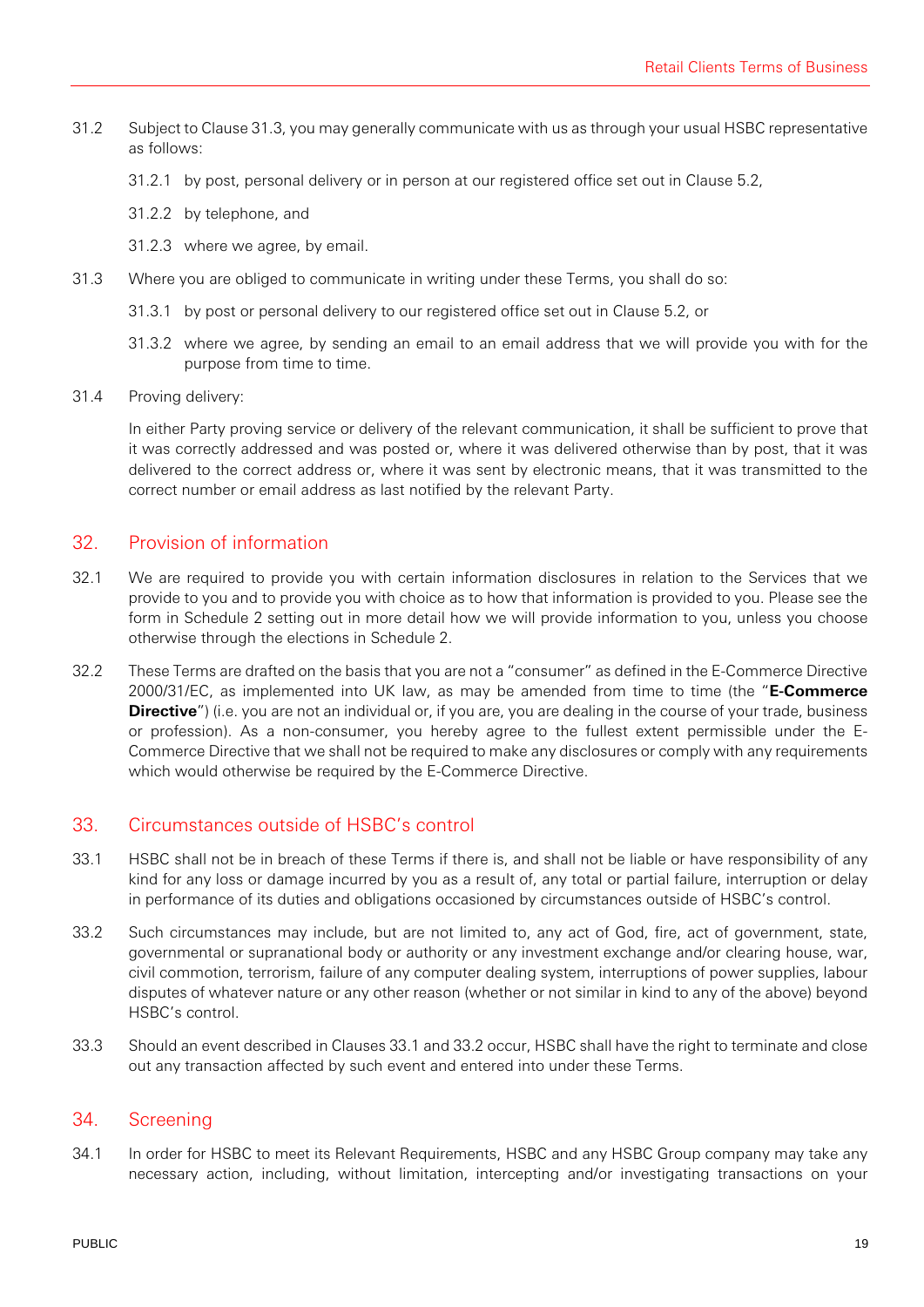accounts with HSBC (particularly those involving the international transfer of funds), including the source of or intended recipient of funds paid into or out of your accounts.

- 34.2 Exceptionally, the action described in Clause 34.1 may delay or prevent the carrying out of your instructions, the settlement of transactions over your accounts or HSBC's performance of its obligations under these Terms.
- 34.3 Where reasonably practicable (and consistent with Applicable Law), HSBC will advise you of the reasons for, and likely length of, any delay described in Clause 34.2.
- 34.4 Without prejudice to Clause 27, neither HSBC nor any HSBC Group company shall have any liability (whether direct, indirect or consequential and including, without limitation, loss of profit or interest) caused in whole or in part by any actions which are taken by HSBC or any HSBC Group companies to comply with the Relevant Requirements (including, without limitation, those actions referred to in this Clause 34).

#### 35. Illegality

If any provision or term of these Terms or any part thereof shall become or be declared illegal, invalid or unenforceable for any reason whatsoever, such term, provision or part shall be divisible from these Terms and shall be deemed to be deleted from these Terms.

#### 36. No waiver

Our failure or delay in exercising any right, power or privilege in respect of these Terms will not be presumed to operate as a waiver, and a single or partial exercise of any right, power or privilege will not be presumed to preclude any subsequent or further exercise of that right, power or privilege or exercise of any other right, power or privilege.

#### 37. Rights of third parties

- 37.1 Any company within the HSBC Group may enforce the terms of Clause 26 and the right of HSBC to vary any of these Terms in accordance with the provisions of the Contracts (Rights of Third Parties) Act 1999.
- 37.2 Except as provided in Clause 37.1, a person who is not a Party to these Terms has no right under the Contracts (Rights of Third Parties) Act 1999 to enforce any one of these Terms, but this does not affect any right or remedy of a third party which exists or is available apart from that Act.
- 37.3 The rights of the Parties to these Terms to rescind or vary these Terms are not subject to the consent of any other person.

#### 38. Rights and remedies

The rights and remedies herein are cumulative and not exclusive of any rights or remedies provided by law.

#### 39. Governing law and jurisdiction

- 39.1 These Terms, and any non-contractual obligations arising out of or in connection with them shall be governed by and construed in accordance with English law.
- 39.2 Each of the parties to these Terms irrevocably agrees that the courts of England shall have exclusive jurisdiction to settle any suit, action or other proceedings relating to these Terms, and irrevocably submits to the jurisdiction of such courts.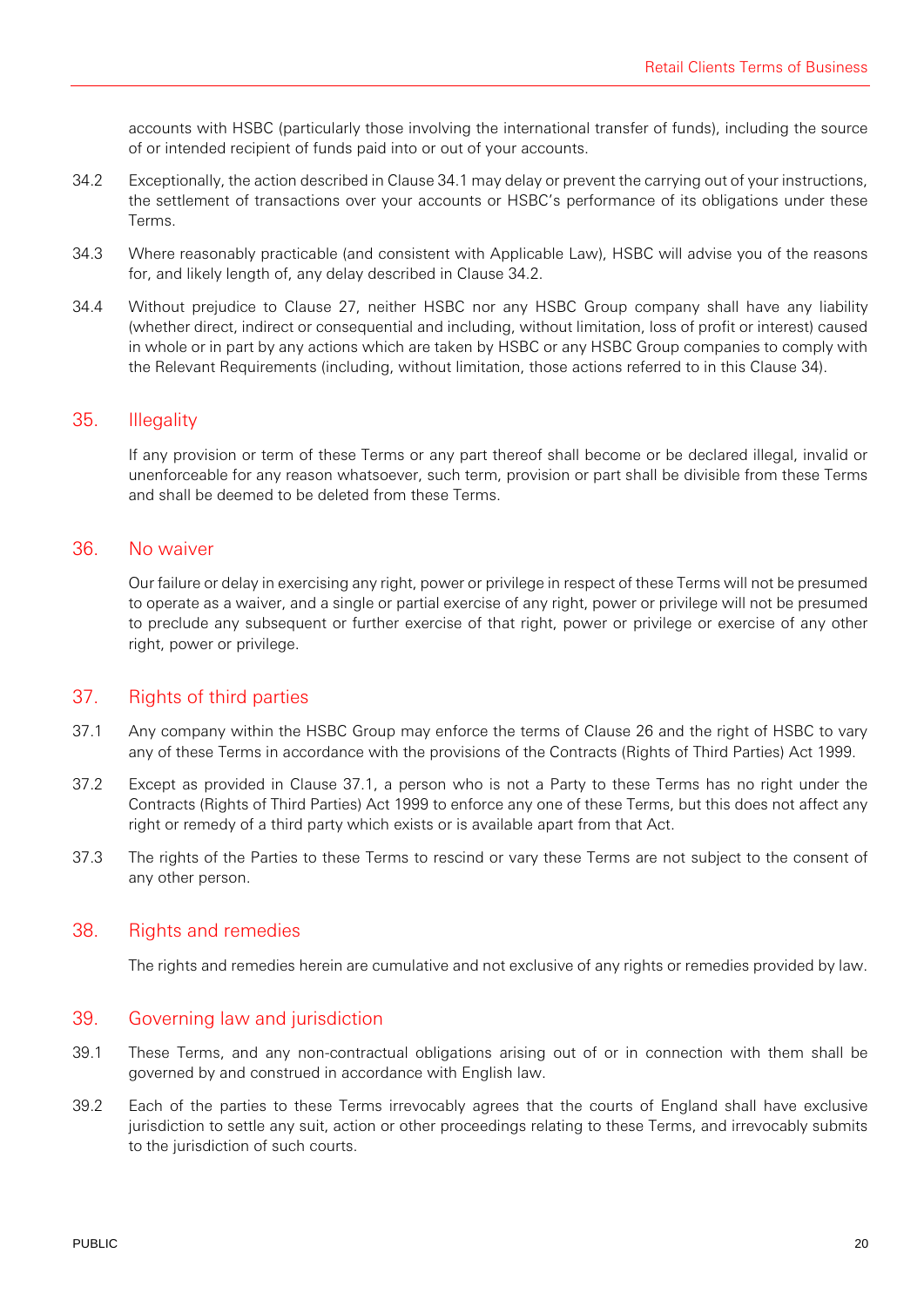# Schedule 1

# **Definitions**

In these Terms, the following words and expressions shall, unless the context otherwise requires, bear the following meanings given to them:

#### "**Applicable Law**" means:

- (i) all applicable laws,
- (ii) all applicable regulations and requirements imposed by any competent regulatory, prosecuting, tax or Governmental Authority in any jurisdiction, domestic or foreign (including, without limitation, the FCA rules), or imposed by or arising under the constitution, rules, regulations, bylaws, customs, usages and interpretations of any exchange, trading system, trading venue or organised market on which purchasers and sellers of securities or other investment instruments are brought together, and any clearing house, settlement exchange or other service provided to facilitate clearing and settlement, and
- (iii) any agreement entered into with, or between, any competent regulatory, prosecuting, tax or Governmental Authority in any jurisdiction, domestic or foreign,

"**Authorities**" means any competent regulatory, prosecuting, tax or Governmental Authority in any jurisdiction, domestic or foreign,

"**Best Execution**" means, in relation to the execution of certain types of Order in Products (but not Structured Deposits or FX Transactions), HSBC is under a regulatory obligation to take all sufficient steps to obtain the best possible result for you, taking into account price, costs, speed, likelihood of execution and settlement, size, nature or any other relevant considerations,

"**Best Execution Policy**" means our policy and related arrangements on Best Execution in respect of our Global Markets activities, which explains how we will execute orders for you,

"**Client Money Distribution and Transfer Rules**" means the FCA rules which set out the rights of clients for whom a firm holds money under the Client Money Rules in the event that that firm fails,

"**Client Money Rules**" means the rules of the FCA which set out the obligations of a firm when it holds money as a trustee on behalf of a client in connection with the firm's regulated business,

"**Compliance Activity**" means any activity performed by a Connected Company considered to be appropriate, acting reasonably, to meet Compliance Obligations relating to or in connection with the detection, investigation and prevention of Financial Crime, international and national guidance, relevant HSBC procedures and/or the direction of any public, regulatory or industry body relevant to any member of the HSBC Group,

"**Compliance Obligation**" means obligations of a Connected Company to comply with: (a) any applicable local or foreign statute, law, regulation, ordinance, rule, judgment, decree, voluntary code, directive, sanctions regime, court order or international guidance and HSBC's mandatory policies or procedures, (b) any demand from Authorities or reporting, regulatory trade reporting, disclosure or other obligations under law or (c) any Applicable Laws or internal policies requiring HSBC to verify the identity of its customers,

"**Conflicts of Interest Policy**" means a policy we maintain setting out the circumstances which may constitute or may give rise to a conflict of interest, the procedures we will follow and the measures we will adopt to prevent or manage such conflicts,

"**Connected Company**" means HSBC Holdings plc and, from time to time, any subsidiary thereof (as defined in section 1159 of the Companies Act 2006) or affiliated company thereof (as defined in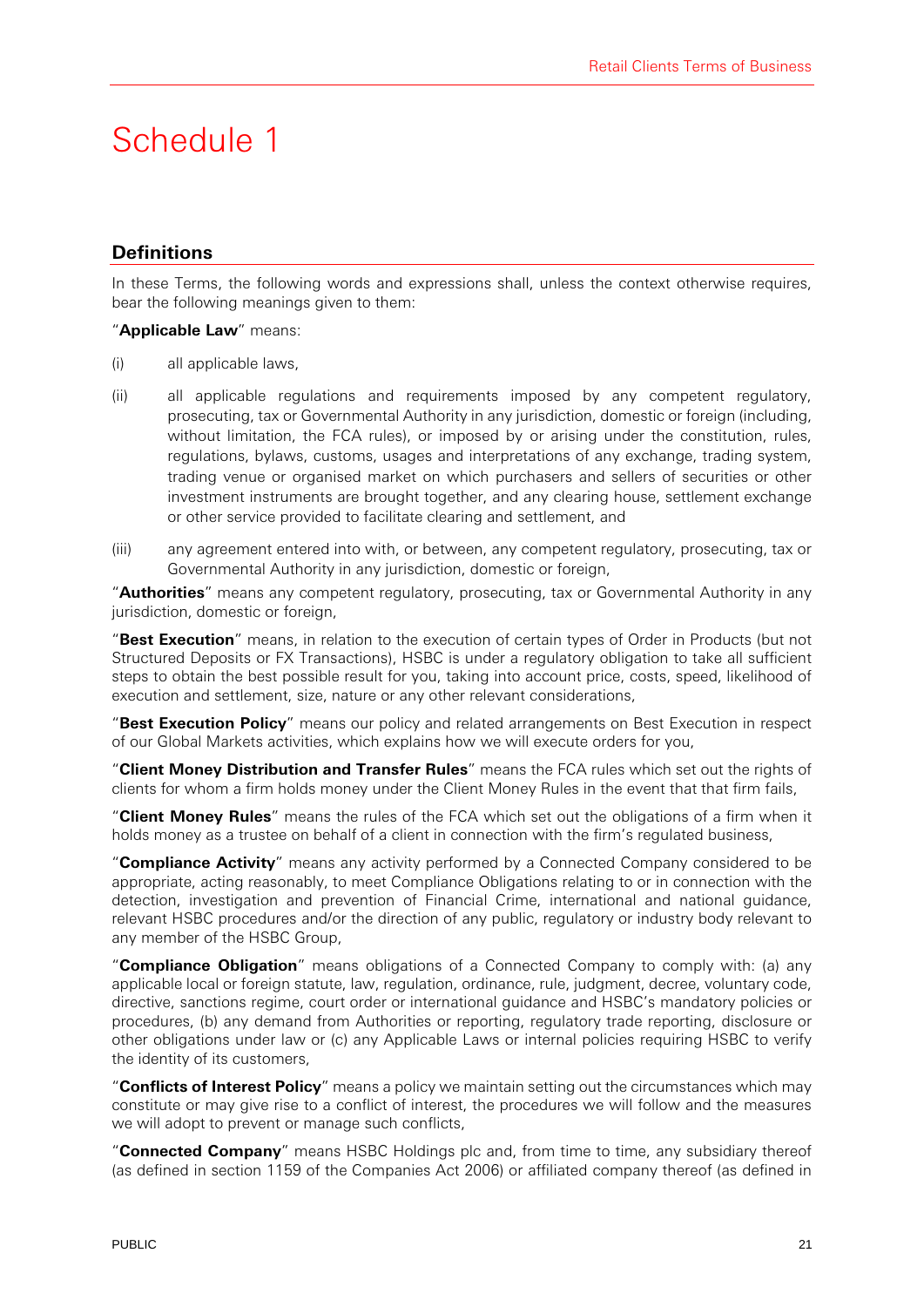the FCA rules) and (a) agents of any such person, and (b) direct or indirect third party service providers of any of the foregoing persons,

"**Costs and Charges**" means costs and charges in relation to Products, FX Transactions and our Services (including, where relevant, broker commissions, taxes, settlement and other fees),

"**CRD Credit Institution**" has the meaning given to it under the FCA rules, but in broad terms it is a company whose business is to take deposits and to make loans, most banks (including HSBC) are CRD credit institutions,

"**CREST**" means a securities settlement system operated by CRESTCo Limited,

"**Delivery versus Payment**" means a way of settling transactions that require a cash payment to be made before, or at the same time as, the delivery of the financial product,

"**Designated Investment**" has the meaning given to it in the definitions to the FCA rules, including, but not limited to, shares, debentures, government bonds, options, futures, contracts for differences and rights to or interests in such investments,

"**Eligible Counterparty**" has the meaning given to it in the FCA rules,

"**FCA**" means the United Kingdom Financial Conduct Authority, or any successor regulator, which may regulate the provision of HSBC's services under these Terms,

"**FCA rules**" or "**rules of the FCA**" means the rules, regulations and procedures of the FCA in force from time to time,

"**Fiduciary Duty**" means any duty where a financial institution holds, manages, oversees or has responsibilities for assets for a third party that involves a legal and/or regulatory duty to act with the highest standard of care and with utmost good faith. A fiduciary must make decisions and act in the best interests of the third parties and must place the wants and needs of the third party first, above the needs of the fiduciary,

"**Financial Crime**" means money laundering, terrorist financing, bribery, corruption, tax evasion, fraud, evasion of economic or trade sanctions, and/or violations, or attempts to circumvent or violate any laws or regulations relating to these matters,

"**FSCS**" means the Financial Services Compensation Scheme,

"**FX Transactions**" means FX spot and FX transactions entered into by you which are: (a) for commercial purposes, (b) not for investment or speculative purposes, and (c) in order to facilitate payment for identifiable goods, services or direct investment,

"**Governmental Authority**" means the government of any jurisdiction, or any political subdivision thereof, whether provincial, state or local, and any department, ministry, agency, instrumentality, authority, body, court, central bank or other entity lawfully exercising executive, legislative, judicial, taxing, regulatory or administrative powers or functions of or pertaining to government,

"**HSBC**" means HSBC Bank plc,

"**HSBC Group**" means the group of companies, the ultimate holding company of which is HSBC Holdings plc,

"**Infrastructure Provider**" means any third party providing shared market infrastructure necessary for a party to perform its obligations under these Terms including any communications, clearing, settlement or payment system, or intermediary or correspondent bank,

"**Limit Order**" means an instruction to buy or sell at a specified price or better during a specified period of time,

"**Non-complex Investments**" means non-complex investments that are described under the FCA rules and, very broadly, includes (subject to certain exceptions and not limited to): shares admitted to trading on certain venues, bonds or other forms of securitised debt admitted to trading on certain venues, money market instruments, shares or units in undertakings for collective investment in transferable securities (UCITS), and structured deposits,

"**OFAC**" means the Office of Foreign Assets Control of the US Department of the Treasury,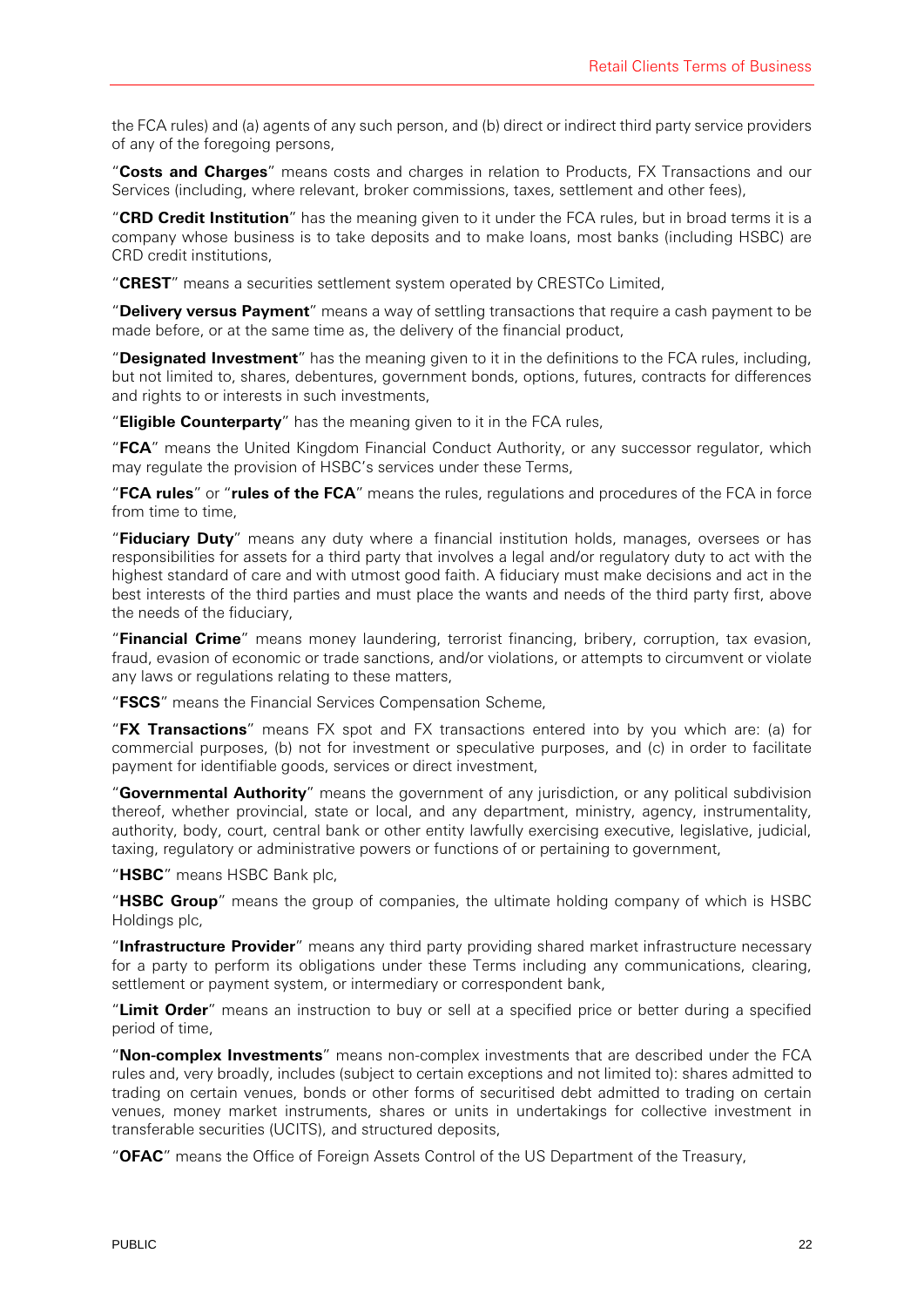"**Order**" means any order, request for quote, direction or instruction from you or any person who is, or is believed in good faith to be, a person designated or authorised by you to give instructions in relation to these Terms. Best Execution will not necessarily apply to the Order (as set out further under Clause 15),

"**Party**" means a party to these Terms,

"**Person**" means an individual, firm, company, corporation, government, state or agency of a state or any association, trust, joint venture, consortium or partnership,

"**PRA**" means the United Kingdom Prudential Regulation Authority or any successor regulator which may regulate the provision of HSBC's services under these Terms,

"**Products**" means investments, such as (but not limited to) FX options, FX forwards not falling into the definition of FX Transactions (such as, but not limited to, forward extras, collars, boosted forwards, participating forwards and dual currency deposits) and interest rate derivatives (for example, interest rate swaps, caps and collars) and other Designated Investments and Structured Deposits,

"**Professional Client**" has the meaning given to it under the FCA rules,

"**Relevant Requirements**" means, in respect of HSBC, HSBC's legal and regulatory obligations, any request of a public or regulatory authority or pursuant to internal policies applicable to HSBC in relation to the prevention of fraud, money laundering, terrorism or other criminal activities or the provision of financial and other services to sanctioned persons,

"**Retail Client**" has the meaning given to it under the FCA rules, but in broad terms means an individual or undertaking (for example, a company, partnership, trust or other legal entity) that falls below certain balance sheet, net turnover, own funds and/or asset thresholds (as applicable), a local public authority, a municipality and, in certain cases, a public sector body and includes a client which is not a Professional Client or an Eligible Counterparty,

"**Sanctions**" means the sanctions laws, regulations, embargoes or restrictive measures administered, enacted or enforced by any of the Sanctions Authorities,

#### "**Sanctions Authorities**" means:

- (i) the United States of America,
- (ii) the United Nations,
- (iii) the European Union,
- (iv) the United Kingdom,
- (v) Hong Kong,
- (vi) the jurisdiction of your incorporation or establishment, or
- (vii) the respective Governmental Authorities of any of the foregoing, including, without limitation, OFAC, the US Department of State and Her Majesty's Treasury,

"**Services**" means the following services provided by HSBC to you in accordance with Applicable Law:

- (i) buying or selling or otherwise dealing with you or arranging for you, as applicable, in relation to:
	- (a) Products, and
	- (b) FX Transactions, and
- (ii) such other services as may be agreed between you and HSBC from time to time,

"**Settlement Date**" means the agreed payment date,

"**Statement**" means a client disclosure statement,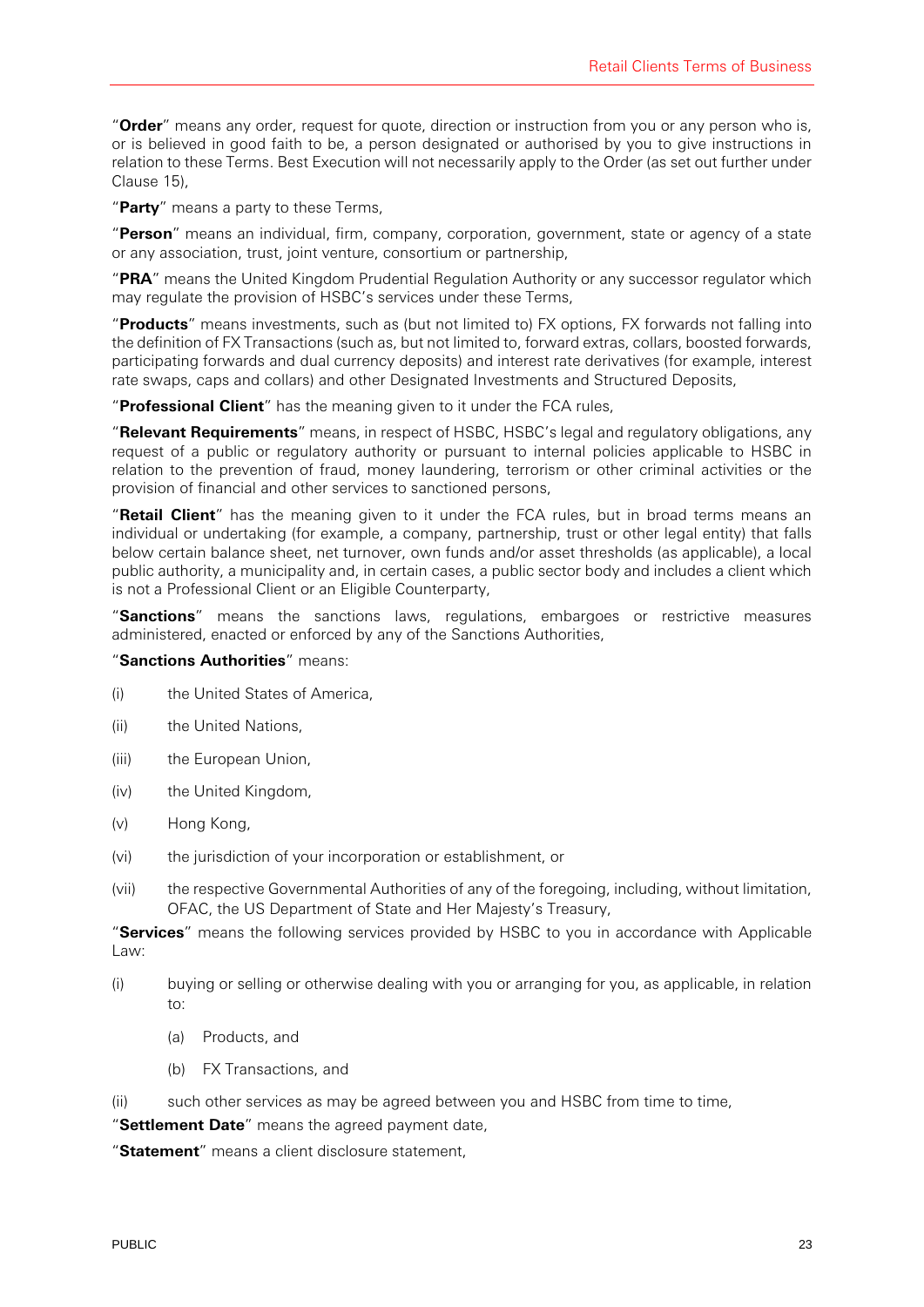"**Structured Deposits**" has the meaning given to it in the FCA rules, and in summary is a deposit which is fully repayable at maturity on terms under which interest or a premium will be paid or is at risk, according to a formula involving factors such as:

- (i) an index or combination of indices, excluding variable rate deposits whose return is directly linked to an interest rate index such as Euro Short-Term Rate (€STR) or Sterling Overnight Index Average (SONIA),
- (ii) a financial instrument or combination of financial instruments,
- (iii) a commodity or combination of commodities or other physical or non-physical non-fungible assets, or
- (iv) a foreign exchange rate or combination of foreign exchange rates,

"**Summary**" means a summary disclosure statement,

"**Terms**" means these Terms of Business for Global Markets Services, together with any supplemental terms, accompanying documents and each confirmation recording the details of any transaction under it, as amended from time to time,

"**Trading Venue**" has the meaning given to it under the FCA rules, but broadly includes regulated markets (for example, The London Stock Exchange) and alternative venues where multiple third-party buying and selling trading interests interact (known under the FCA rules as multilateral trading facilities and organised trading facilities),

"**Transferee**" means any entity within the same group as HSBC, to whom HSBC transfers all or any part of its rights and/or obligations under these Terms,

"**we**", "us" or "HSBC" means HSBC Bank plc, acting through its Global Markets business, and

"**you**" means the person or persons entering into these Terms in their capacity as clients of HSBC.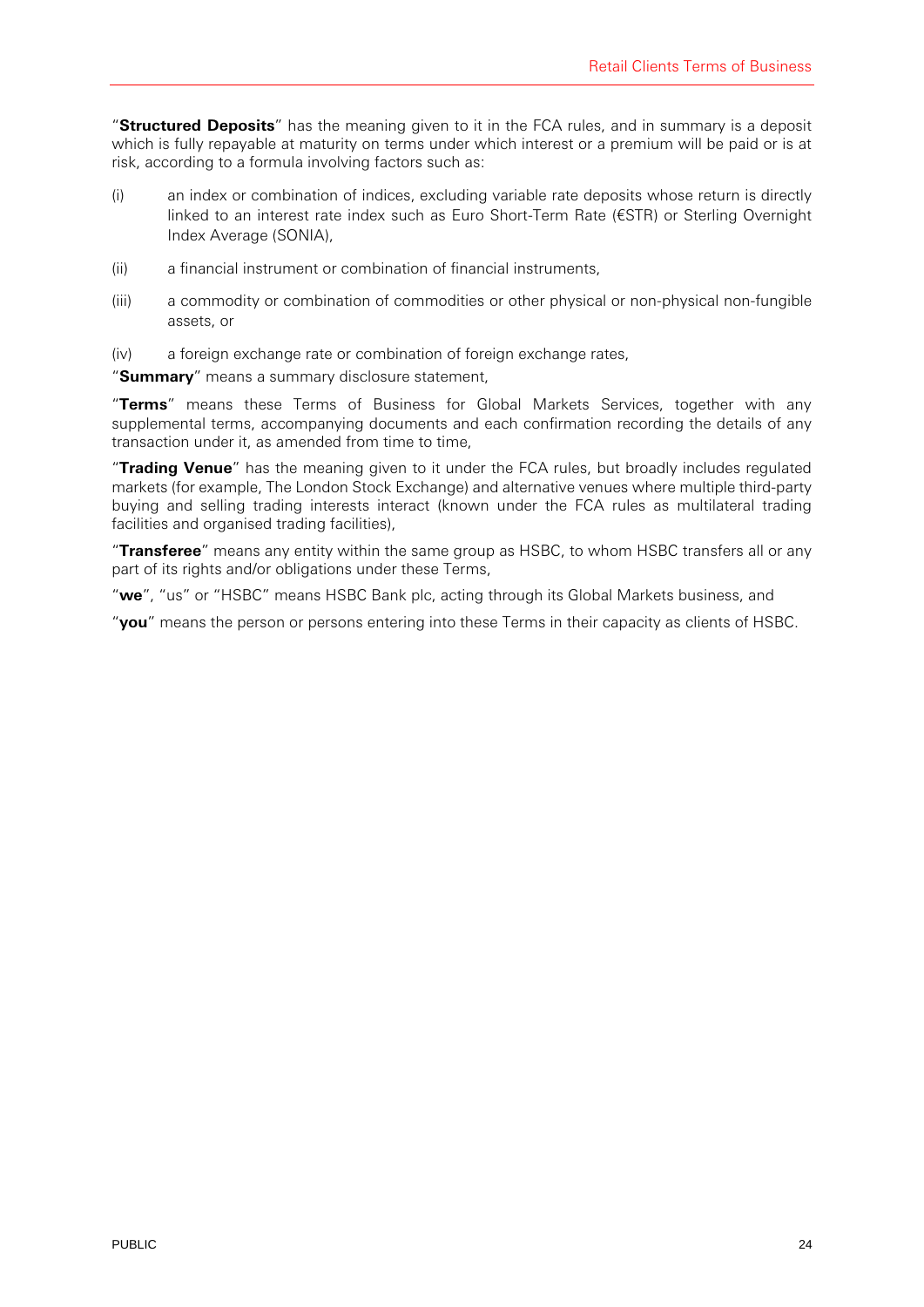# Schedule 2

### **Provision of information consents form**

#### **Please read this form carefully before signing these Terms**

We are required to provide you with certain information disclosures in relation to the Services that we provide to you and to get your consent on how we provide such information to you.

#### **1. Consent 1: Communication information addressed to you personally**

This consent relates to how we may communicate information that is addressed **to you personally**.

By signing these Terms, you consent that HSBC may provide information addressed to you personally by way of a durable medium other than paper (such as by way of e-mail or a HSBC website notified to you). If you wish to receive this information by paper only, please tick the box below.

Please tick here if instead you wish to receive information addressed to you personally only by paper.

#### **2. Consent 2: Communication of information not addressed to you personally**

Certain of our information disclosures are general in nature and will **not be personally addressed to you but will be addressed to all or some of our other clients**.

This consent relates to whether we can provide such information to you via our website.

Where you provide your consent, we will notify you by email of the website address and how the information may be accessed.

By signing these Terms, you consent that HSBC may provide information not addressed to you personally by way of a website notified to you. If you want to receive this information by paper only, please tick the box below.

Please tick here if instead you wish to receive information not addressed to you personally only by paper.

#### **3. Consent 3: Communication of the key information document for certain transactions**

This consent relates to instances where we are selling you certain packaged retail investment products (by way of example, these include, but are not limited to, certain derivatives and structured deposits).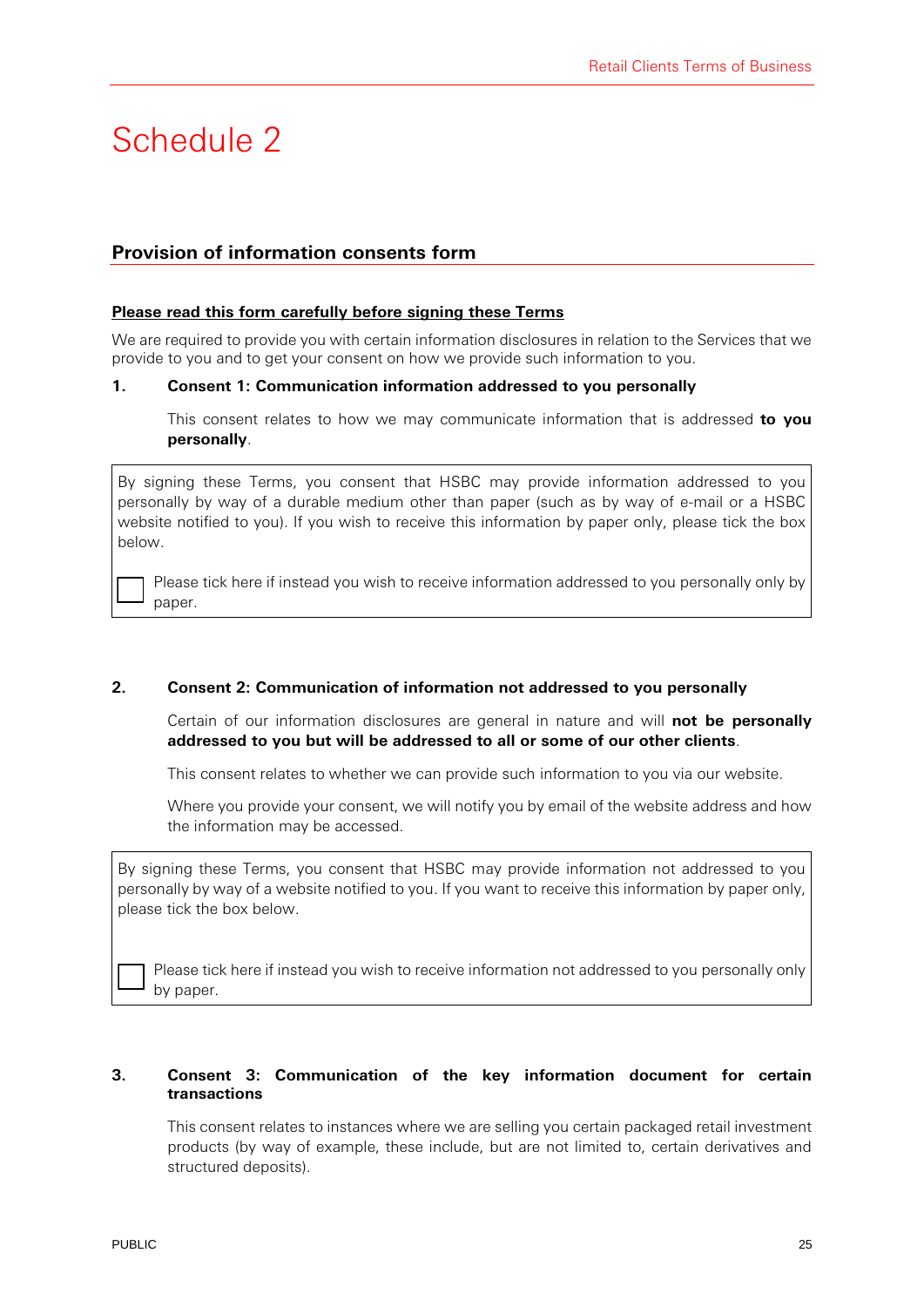Before we sell you such products, we are obliged to provide you with a key information document relating to these products.

It is in relation to the communication of this key information document that we are seeking your consent to provide such document to you by means of a website or a durable medium other than paper. Where we provide you with this document by means of a website or a durable medium other than paper, you also have the right to request a paper copy of the key information document free of charge.

Where you provide your consent, any key information document HSBC, as the entity selling the relevant product, provides to you by means of a website will be made available at the following web location https://www.evolve.hsbc/priips or such other website notified to you by us.

Any such key information document may be revised from time to time and the revised key information document will be made available at the following web location https://www.evolve.hsbc/priips or such other website notified to you by us.

HSBC will either provide you with a unique identifier to locate the key information document on such website or, for deliverable forwards and non-deliverable forwards, the website will provide key information documents that are representative for these products.

By signing these Terms, you consent to us providing any relevant key information document by means of a website (as notified above) or a durable medium other than paper (such as by e-mail), unless you tick the box below.

Please tick here if instead you wish to receive the key information document only by paper.